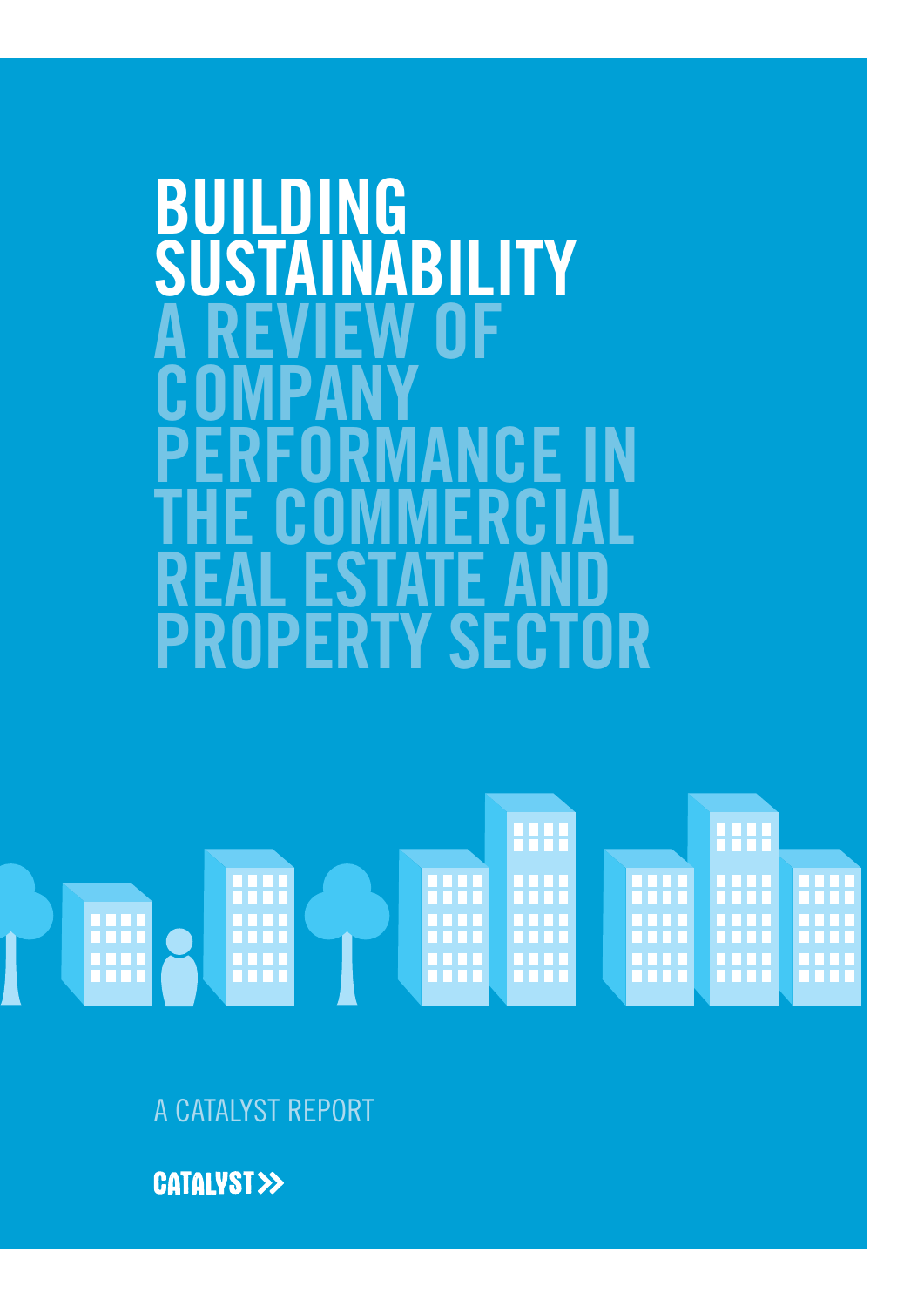#### **ABOUT CATALYST**

Catalyst is a not for profit policy network established in 2007. We work closely with trade unions, non-Government organisations and academics to promote social and economic equality and improved standards of corporate social responsibility.

Our founding principle is to produce work that promotes good lives, good work and good communities.

#### **RESEARCH TEAM**

Martijn Boersma Jenni Downes (community investment) Tui Swinnen

#### **CONTRIBUTING AUTHORS**

Martijn Boersma Jo-anne Schofield Tui Swinnen

December 2013

#### **Catalyst Australia Incorporated**

Suite 109, 4 Goulburn Street, Sydney Tel: +61 (0) 2 8090 1177 www.catalyst.org.au @CatalytAus

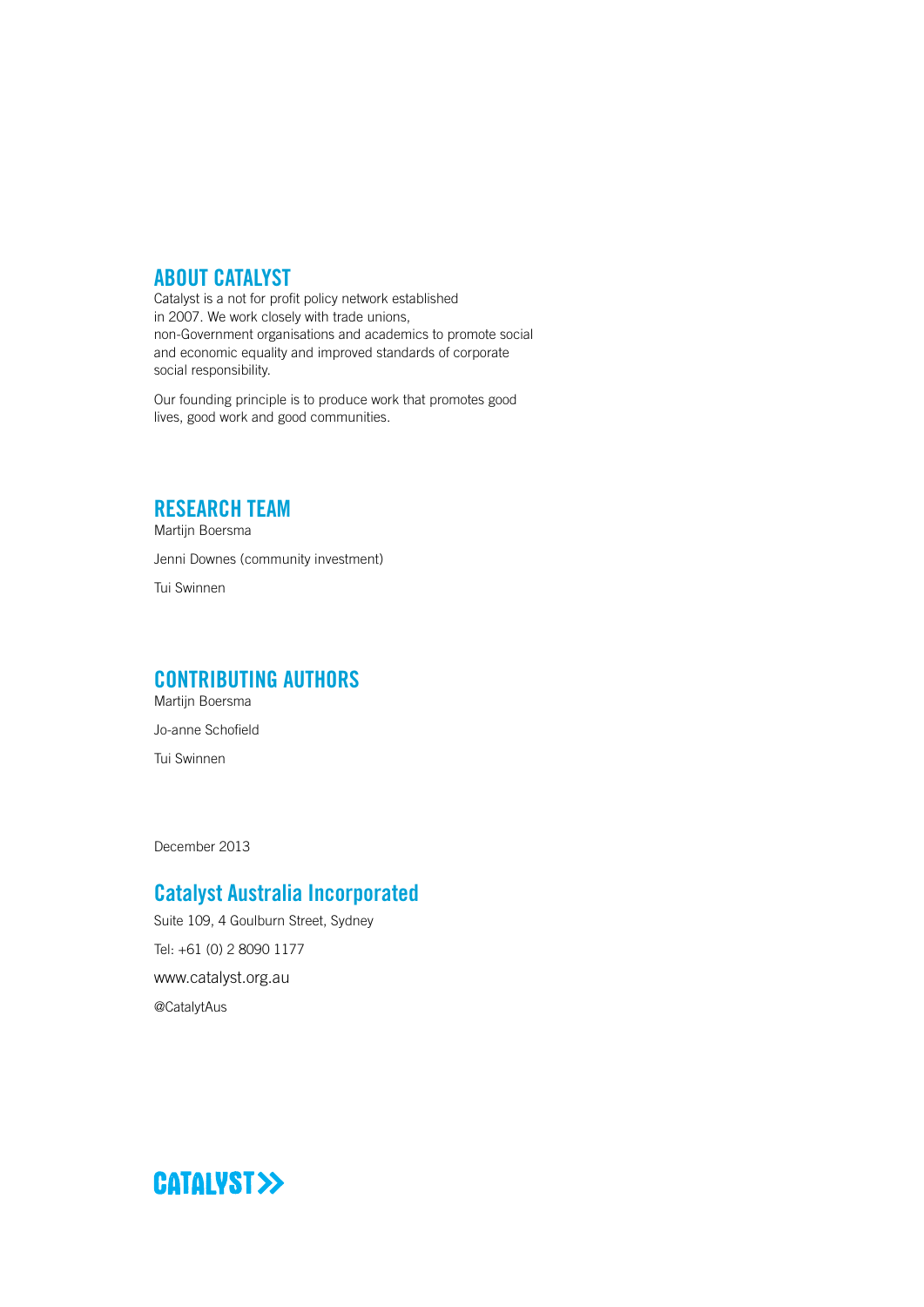# **1. EXECUTIVE SUMMARY**

The commercial real estate and property sector is a vital part of the Australian economy. Compared to global peers, property companies in Australia and New Zealand are considered to be at the front of the pack in terms of acknowledging, measuring and managing Environment, Social and Governance (ESG) risks (also referred to as sustainability risks). This research report looks at performance of the sector, utilising several sustainability indicators developed by Catalyst Australia in 2013 to rate company reporting and performance. These cover gender equality, environmental impact, labour standards, supply chains, community investment and sustainability engagement. The results of this review are presented visually in the Catalyst Property Sector Sustainability Dashboard and discussed in this report.

The 19 commercial real estate and property companies comprising the sample are listed on the Australian Securities Exchange (ASX) 200 index and are companies classified by the Global Industry Classification Standard as belonging to the 'real estate' industry group.

The sample companies operate across diverse portfolios including office, retail and industrial, and focus on property management, construction and development.

Combined the 19 companies have a total market capitalisation of AU\$ 97.5 billion, contributing 7.1% of the total market capitalisation of the ASX 200.<sup>1</sup> These figures illustrate the wealth of the commercial real estate and property sector in Australia. Property is a particularly important asset class for investors: in December 2012 the value of institutional grade commercial property stock in Australia was AU\$681 billion<sup>2</sup>. The sector continues to grow, raising more equity in the first half of 2013 than in either 2011 or 2012.<sup>3</sup>

This report reveals the overall ESG performance of the sector is lifted by a few key players, while most companies are failing to meet even modest sustainability benchmarks. There was great variation in how, and how well, companies reported against particular topics, and in many cases public information was not available. This lack of attention to ESG disclosures by all but a few companies is a cause for concern, particularly given the wealth and size of this sector, its significance to investors, substantial environmental impacts and the interaction of the built environment with communities. It underlines the need for investors who are looking for long term management of sustainability risks to actively engage with the sector to improve reporting, transparency, and ESG performance.

For simplicity, the commercial real estate and property companies are referred to as 'property companies' throughout the report.

'ESG' is shorthand for environmental, social and corporate governance. This is a broad term for the non-financial criteria used by investors and others to evaluate company performance.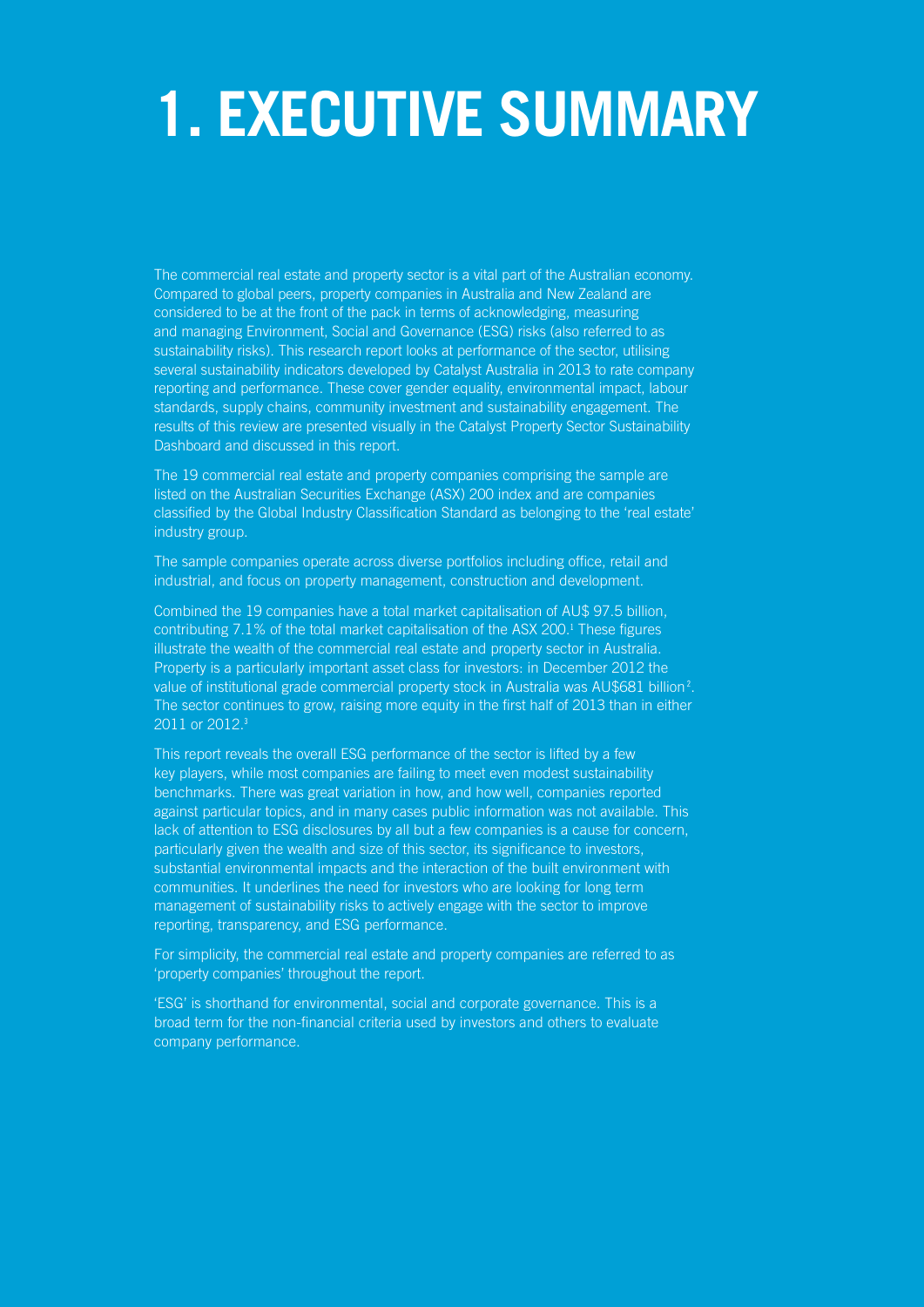# **KEY FINDINGS**

#### **The good reputation of the Australian property sector reflects the leadership of a few standout companies, rather than the performance of the whole**

There is a clear distinction between leaders in the sector and others. Leaders such as Stockland, Dexus Property Group, GPT Group and Mirvac Group tended to score higher than peers across the range of different topics. This suggests that companies which perform well on ESG take a cohesive approach and have effectively integrated social and environmental issues into their business performance and evaluation. While the mixed nature of portfolios can make it difficult to point to a sub-sector that demonstrates the strongest performance, the leader group in this study has a high proportion of office assets in their portfolios. These findings fit with the recognised global trends showing that the uptake of sustainability initiatives in the office sub-sector is more advanced than in other property sub-sectors.<sup>4</sup>

#### **Company size does not significantly impact on performance**

Smaller companies tended to lag behind their larger peers, but the size of a property company in terms of market capitalisation did not have a significant influence on sustainability reporting and performance. Rather performance seemed to align closely with company structure. In particular, Catalyst found subsidiaries reported poorly, with many simply relying on (or loosely referring to) disclosures made at the group-level. These unclear boundaries of corporate sustainability disclosures represent a remarkable lack of transparency, considering subsidiaries are ASX listed entities just like their parent companies and are important market players in their own right. Their lack of attention to reporting obscures their relative performance and creates a serious sustainability blind spot which should be addressed.

#### **Mandatory reporting makes a difference**

The sustainability reporting and performance of property companies was stronger in areas where it is mandatory to disclose information. Conversely there was a lower level of transparency in non-mandatory topic areas. It is not unusual for compulsory disclosures to form the core element of sustainability reporting.<sup>5</sup> The research found there was a clear divide between areas of reporting which were underpinned by strong external guidance, codes with established metrics or mandated requirements, compared with areas that lacked these forms of guidance. Examples of well reported areas included carbon emission, energy consumption and gender equality.

The patchy uptake of voluntary sustainability benchmarking and reporting tools, particularly concerning real estate sector specific initiatives, was notable. Only around half of the sample applied these tools, and only a few did so comprehensively. In the main, companies participated in the Global Real Estate Sustainability Benchmark (GRESB) survey and used the National Australian Built Environment Rating System (NABERS) tools for at least some of their properties, and ten participated in the Carbon Disclosure Project. Even among companies participating in these initiatives, there is great variation in the scores they achieved and the extent to which they have applied them to their portfolios. These schemes do not necessarily differentiate between those property companies that have engaged in benchmarking exercises in a meaningful way, and those that selected a few flagship properties for 'greening' while continuing business as usual across the portfolio. There certainly is scope for the industry to drive greater consistency in the application of these well-regarded tools.

#### **Gender diversity should be on the radar of property companies**

The issue of gender equality is particularly topical in Australia at the moment, having received attention from corporate leaders and the Business Council of Australia (BCA). The findings of this review suggest greater attention is warranted in the property sector. Women were under-represented in key management personnel positions, and few companies reported in detail about gender diversity policies and equal remuneration. More encouragingly, there was a higher representation of women on the boards of the sample companies compared with the ASX 200 average.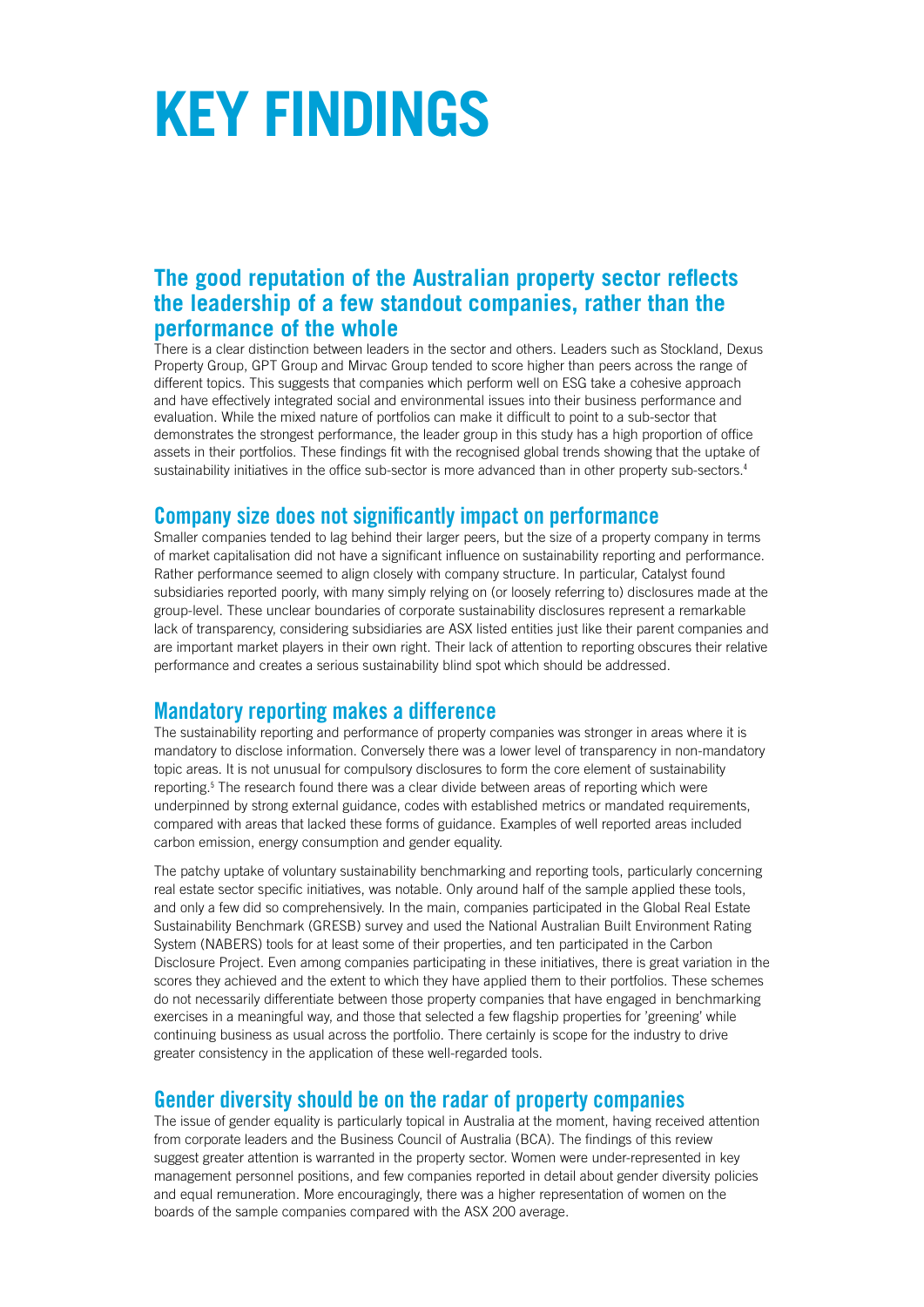#### **Energy efficiency can be lifted**

With the exception of a few companies, property companies were found to underperform in relation to carbon emissions and energy efficiency. This is disconcerting as the Australian Climate Change Authority recommends that the 2020 greenhouse gas reduction target of 5% should be increased to at least 15%. At the same time the total energy consumption in commercial buildings in Australia is expected to rise by 24% from 2009 to 2020, while related greenhouse gas emissions are expected to increase by 27%.

There is substantial variation in energy performance between leaders and the others, a finding which accords with existing studies showing that some sub-sectors of the property industry make a disproportionate contribution to emissions. This impacts the performance of the sector overall and dampens the significant energy efficiency improvements that have taken off in some areas of the industry.

Waste management was widely overlooked compared to other environment indicators. This is likely due to waste disclosures being non-mandatory as well as not being deemed material by some companies.

#### **Reporting about workforce rights and exposure to risk was largely overlooked**

Labour standards are an important issue for the property sector, as both construction and property servicing industries involve a large number of workers, either directly or through contracting relationships. However the research found that workforce information, labour rights and exposure to risks are largely left unreported by property companies for all groups of workers. While the lack of direct employees may be a factor in explaining these gaps, reporting should also reference labour standards of contractors and suppliers, especially in relation to occupational health and safety (OH&S), where building owners have an expanded duty of care under national legislation introduced progressively from 2011. To be clear, occupational health and safety was only minimally addressed or not reported by more than two-thirds of companies in the sample. There are significant risks posed through this under reporting, especially if this is due to management and reporting systems not being in place. Peak and industry organisations, along with investors, would do well to focus attention on this issue through benchmarking and awareness-raising.

#### **Supply chains are not transparent**

Almost all property companies underperform across all elements of the supply chain topic, whether it concerns labour standards and environmental policies, implementing management systems or transparency. The poor performance is due to an absence of disclosures. Given the reliance on outsourcing of core functions and servicing, as well as external procurement of materials supplied for property development, greater transparency is urgently needed in this area.

#### **Stakeholder engagement is unsophisticated**

Stakeholder engagement was found to be unsophisticated. This could reflect the nature of businesses assessed, as many investment trusts operate at arms' length from communities and stakeholders. At the same time the footprint of the property sector extends to it owning and managing physical assets where people live, work and shop. This should result in a commitment to consult with tenants, consumers, residents, workers, their unions and others in the community about issues which are important to these groups. However approaches to stakeholder engagement were hard to locate in the majority of cases.

Catalyst also looked for evidence of engagement with sustainability tools, benchmarks and systems. Companies performed better on this indicator, but strong performance was far from widespread.

#### **Community Investment is still to evolve**

Two aspects of community investment were rated by Catalyst. These are the amount of community investment and the strategy underpinning community investment, each of which has a number of sub-indicators. While there are some good performers in some aspects of community investment, the results overall were very patchy, and few companies disclosed much relevant information about their community investment practices. This is unusual in light of the wealth of the sector and its continued growth.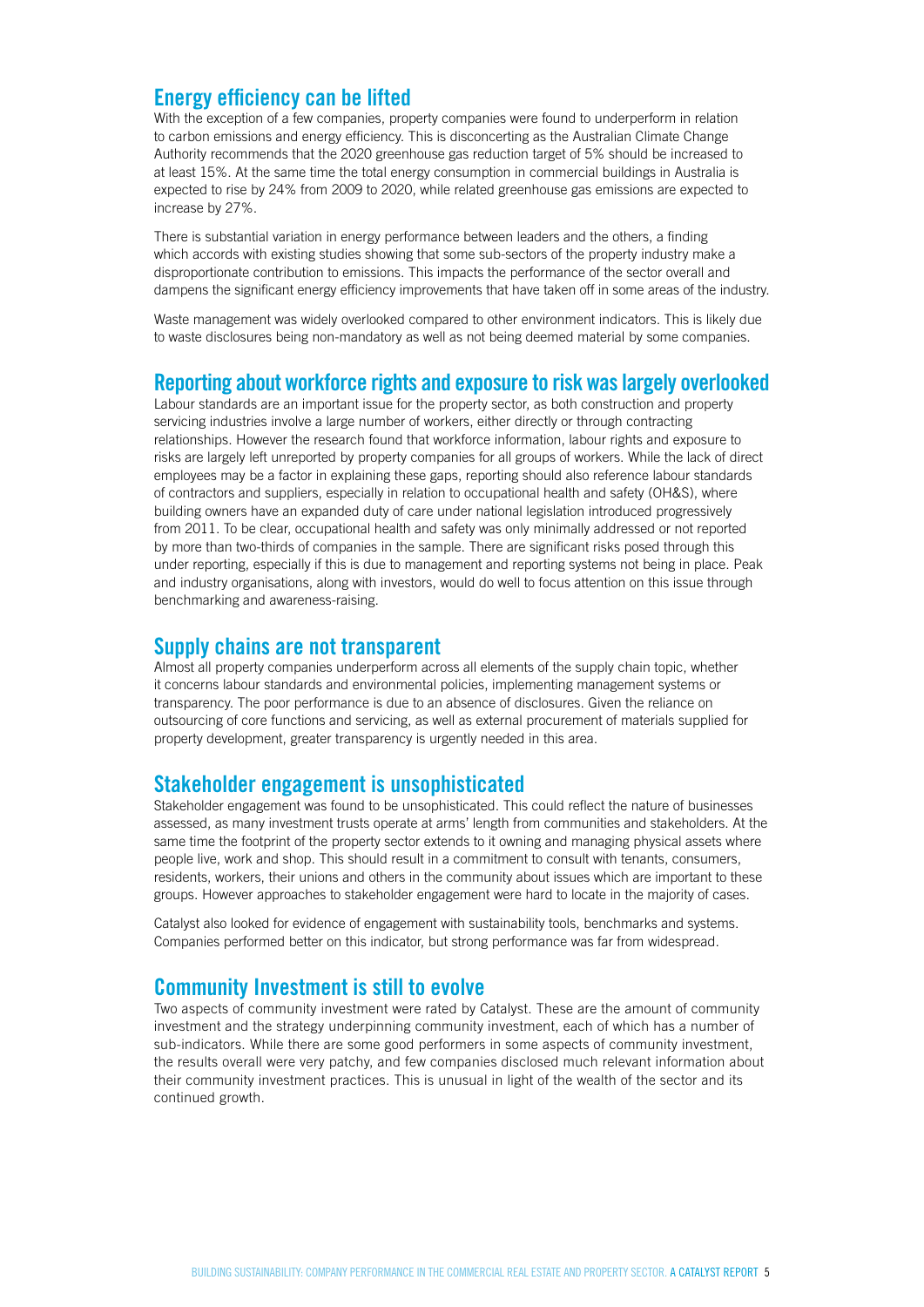# **RECOMMENDATIONS**

- 1. A standardised environmental reporting framework should be applied across the sector. This should include disclosures about absolute as well per square metre averages for carbon emission, energy consumption, water usage and waste production
- 2. Sector specific materiality assessments and performance matrices should be introduced to assist property companies in providing a detailed portfolio analysis and help create comparable sustainability datasets.
- 3. Investors should consider mandating minimum reporting guidelines to aid in the comparability of information. In the interim, benchmarking against mature reporters within the sector and in other sectors should occur. This would assist in raising awareness of sustainability performance with investors and the wider community, which is justified in light of the sector's operational impact and economic value.
- 4. Greater transparency on labour and supply chain issues across all stages of property construction, maintenance and servicing is essential in light of the heavy reliance on external suppliers. Companies should monitor and gather data, and require suppliers to report on ESG issues.
- 5. The importance of property and the broad impact of the sector on communities warrants much greater attention to reporting about community initiatives and measures to consult and engage stakeholders.
- 6. Parent companies and their subsidiaries should explicitly clarify their reporting boundaries and clearly indicate which elements of sustainability disclosures specifically relate to the owned subsidiary and which do not.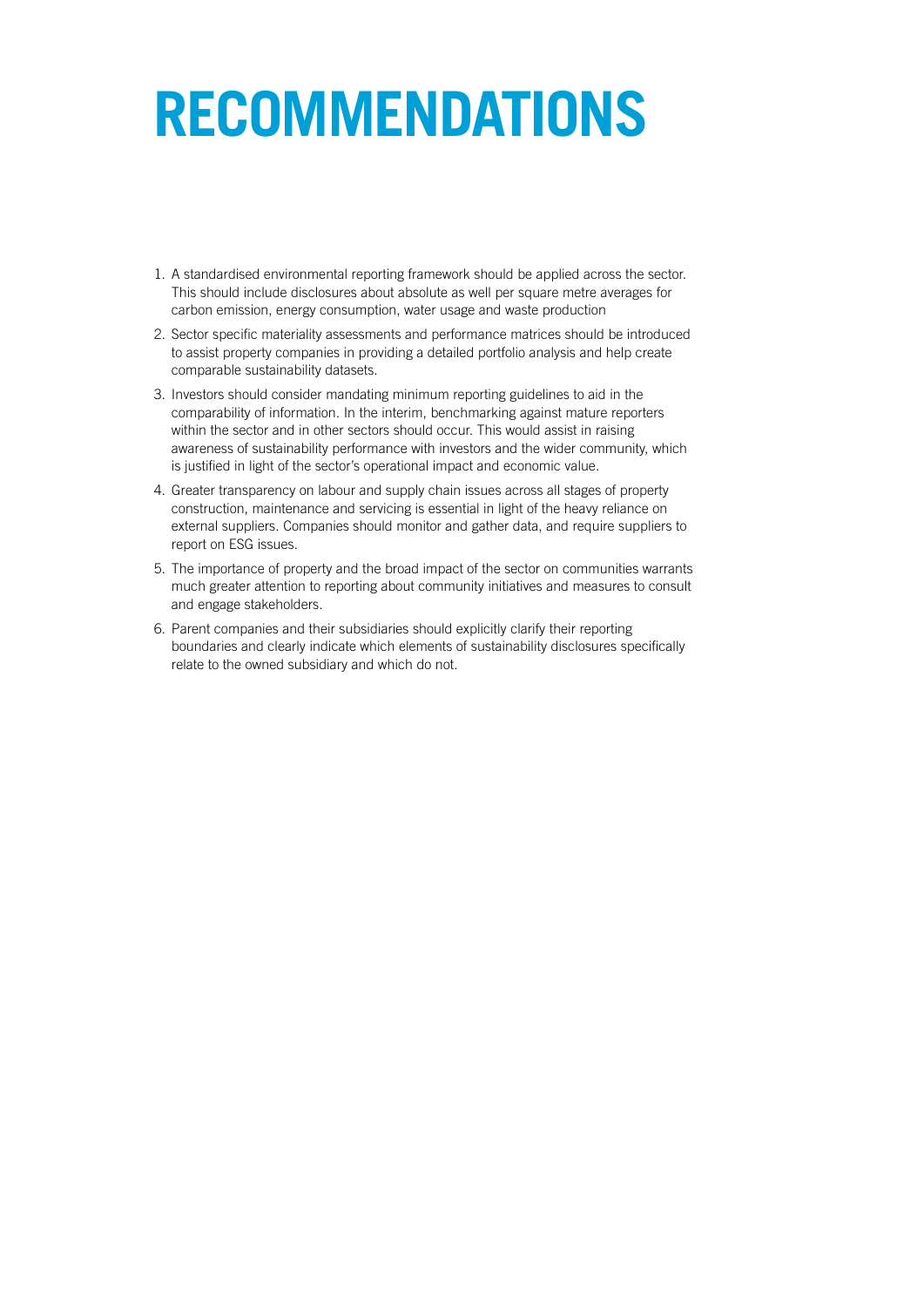# **2. CONTEXT AND METHODOLOGY**

## **2.1 THE SECTOR**

This report provides an overview of the sustainability reporting and performance of commercial real estate and property companies listed on the Australian Securities Exchange (ASX) 200 index, which is rebalanced every quarter.<sup>6</sup> After the September 2013 rebalance, the ASX 200 contained 19 companies belonging to the real estate industry group, as identified by the Global Industry Classification Standard (GICS). Although not all 19 real estate companies fall into one of the real estate investment trust (REIT) sub-industry categories, they are nevertheless commonly classified as REITs. Eighteen of the sample companies are listed on the S&P/ASX 200 A-REIT sub-index (Lend Lease Group was the only company not listed).

At the time of writing the 19 commercial real estate and property companies listed on the ASX 200 had a total market capitalisation of AU\$ 97.5 billion, contributing 7.1% of the total market capitalisation of the ASX 200.<sup>7</sup> This is indicative of the wealth of the commercial property sector in Australia. The sector continues to grow, with REITs raising more equity in the first half of 2013 than in either 2011 or 2012.<sup>8</sup>

For the purposes of simplicity, the sample group of commercial real estate and property companies is referred to as 'property companies' throughout the report.

| <b>Company</b>                   | <b>ASX</b>     | Cap (\$M) | Mkt %   | <b>GICs Sub-Industry Classification</b>          |
|----------------------------------|----------------|-----------|---------|--------------------------------------------------|
| <b>Westfield Group</b>           | <b>WDC</b>     | 24,263    | 24.8%   | <b>Diversified Real Estate Activities</b>        |
| <b>Westfield Retail Trust</b>    | <b>WRT</b>     | 9,047     | 9.28%   | <b>Retail Real Estate Investment Trusts</b>      |
| Stockland                        | <b>SGP</b>     | 8,946     | 9.18%   | <b>Diversified Real Estate Activities</b>        |
| Goodman Group                    | <b>GMG</b>     | 8,524     | 8.74%   | Diversified Real Estate Investment Trusts        |
| <b>Mirvac Group</b>              | <b>MGR</b>     | 6,413     | 6.58%   | <b>Diversified Real Estate Activities</b>        |
| Lend Lease Group                 | <b>LLC</b>     | 6,118     | 6.28%   | <b>Diversified Real Estate Activities</b>        |
| <b>GPT Group</b>                 | <b>GPT</b>     | 6,050     | 6.21%   | <b>Diversified Real Estate Activities</b>        |
| <b>CFS Retail Trust</b>          | <b>CFX</b>     | 5,716     | 5.86%   | Diversified Real Estate Investment Trusts        |
| <b>Dexus Property Group</b>      | <b>DXS</b>     | 4,813     | 4.94%   | Diversified Real Estate Investment Trusts        |
| <b>Federation Centres</b>        | <b>FDC</b>     | 3,312     | 3.40%   | <b>Retail Real Estate Investment Trusts</b>      |
| Commonwealth Property Fund       | <b>CPA</b>     | 2,710     | 2.78%   | <b>Office Real Estate Investment Trusts</b>      |
| <b>Australand Property Group</b> | <b>ALZ</b>     | 2,134     | 2.19%   | <b>Diversified Real Estate Activities</b>        |
| <b>Investa Office Fund</b>       | <b>IOF</b>     | 1,842     | 1.89%   | Diversified Real Estate Investment Trusts        |
| <b>Cromwell Property Group</b>   | <b>CMW</b>     | 1,676     | 1.72%   | <b>Diversified Real Estate Activities</b>        |
| <b>BWP Trust</b>                 | <b>BWP</b>     | 1,442     | 1.48%   | Diversified Real Estate Investment Trusts        |
| <b>Charter Hall Retail REIT</b>  | <b>CQR</b>     | 1,336     | 1.37%   | Diversified Real Estate Investment Trusts        |
| <b>Charter Hall Group</b>        | <b>CHC</b>     | 1,100     | 1.13%   | <b>Diversified Real Estate Investment Trusts</b> |
| <b>Abacus Property Group</b>     | <b>ABP</b>     | 1,052     | 1.08%   | <b>Diversified Real Estate Activities</b>        |
| <b>SCP Property Group</b>        | <b>SCP</b>     | 1,002     | 1.03%   | Retail Real Estate Investment Trusts             |
|                                  | <b>Total</b>   | 97,504    | 100.00% |                                                  |
|                                  | <b>ASX 200</b> | 1,369,833 | 7.12%   |                                                  |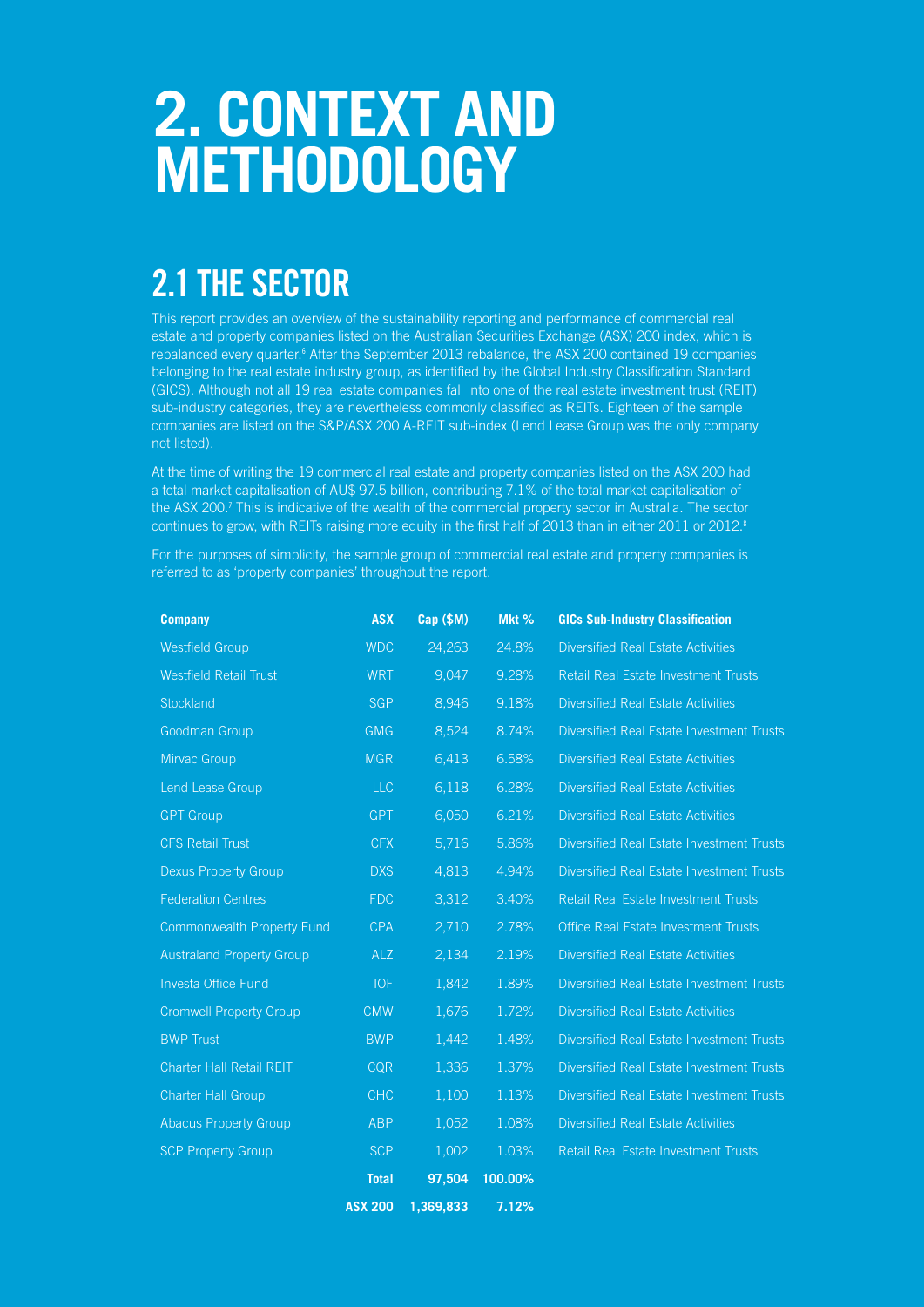The Australian property sector is dominated by Westfield through two listed entities: Westfield Group and Westfield Retail Trust. Westfield has a combined market capitalisation of AU\$ 33.3 billion, making up 34.2% of the market capitalisation of the sector. Westfield is followed at some distance by Stockland, which is capitalised at AU\$ 8.9 billion (9.2%) and Goodman Group at AU\$ 8.5 billion (8.7%).

The sector largely consists of stapled securities, meaning one or several trusts are combined to trade as a single entity. Some of these entities are owned by companies that are themselves listed on the ASX 200, such as CFS Retail Property Trust and Commonwealth Property Fund, both owned by Commonwealth Bank, BWP Trust which is property of Wesfarmers, and SCP Property Group which is owned by Woolworths and was listed in the ASX December 2012. Other property companies have multiple listings, such as Westfield and Charter Hall.

Companies have various business activities which include property development and investment, as well fund management including industrial and residential properties, shopping centres and offices. This diversity is also illustrated by the GICS sub-industry group classification, which identifies eight companies as undertaking diversified real estate activities and seven companies as diversified real estate investment trusts, while only three companies are specifically classified as retail real estate investment trusts, and one company as an office real estate investment trust.

| Retail             | 52% |
|--------------------|-----|
| Office             | 5%  |
| <b>Diversified</b> | 33% |
| Industrial         | 10% |

Source: SSgA, as of 31 January 2013<sup>9</sup>

Westfield Group, Westfield Retail Trust and CFS Retail Trust are the top three companies in terms of value of retail assets. Goodman Group, Dexus Property Group and Australand Property Group have the highest valued industrial assets, whereas Dexus Property Group, Charter Hall Group and GPT Group lead in value of office assets.<sup>10</sup>

## **2.2 GROWING INTEREST IN ESG BY INVESTORS**

Investors are increasingly integrating ESG issues into their decision-making in order to identify and manage their exposure to long-term risk. Investors rely on companies to provide accurate, timely and comparable information on their ESG performance in order to make these assessments.

There is growing awareness of the significant social and environmental impacts of the built environment and increasingly sophisticated ways of measuring these impacts. This has brought greater scrutiny by investors, but also recognition that the property industry can play an important role in moving towards a more sustainable future. As a result, ESG reporting is more important than ever. It provides investors with information about the ways in which property companies are managing risk, future-proofing their assets, and contributing to long-term sustainable development.

Institutional investors have a particularly broad definition of risk and recognise that there are limitations to reporting that only addresses risks and opportunities deemed relevant by the company itself. The Investor Network on Climate Risk (INCR), a coalition of 100 institutional investors with more than \$10 trillion in assets refer to the 'systemic risk' to which they are exposed by being invested across the economy and having long-term investment horizons, which makes thorough ESG reporting so important. INCR has noted "current practice in financial reporting generally fails to capture many ESG-related risks and externalities that would help investors gauge risks to individual companies, as well as understand each company's contribution to or impact from systemic risks".<sup>11</sup> In other words, ESG reporting provides material information to investors about risks, impacts and opportunities that are not available in traditional forms of reporting.

With the tide of foreign investors entering the Australian property market, it will be the companies that are able to demonstrate genuine leadership on ESG issues through high standards in reporting and disclosure that will benefit most changing investor expectations. The investor community has an important role to play in driving improvement in reporting and performance.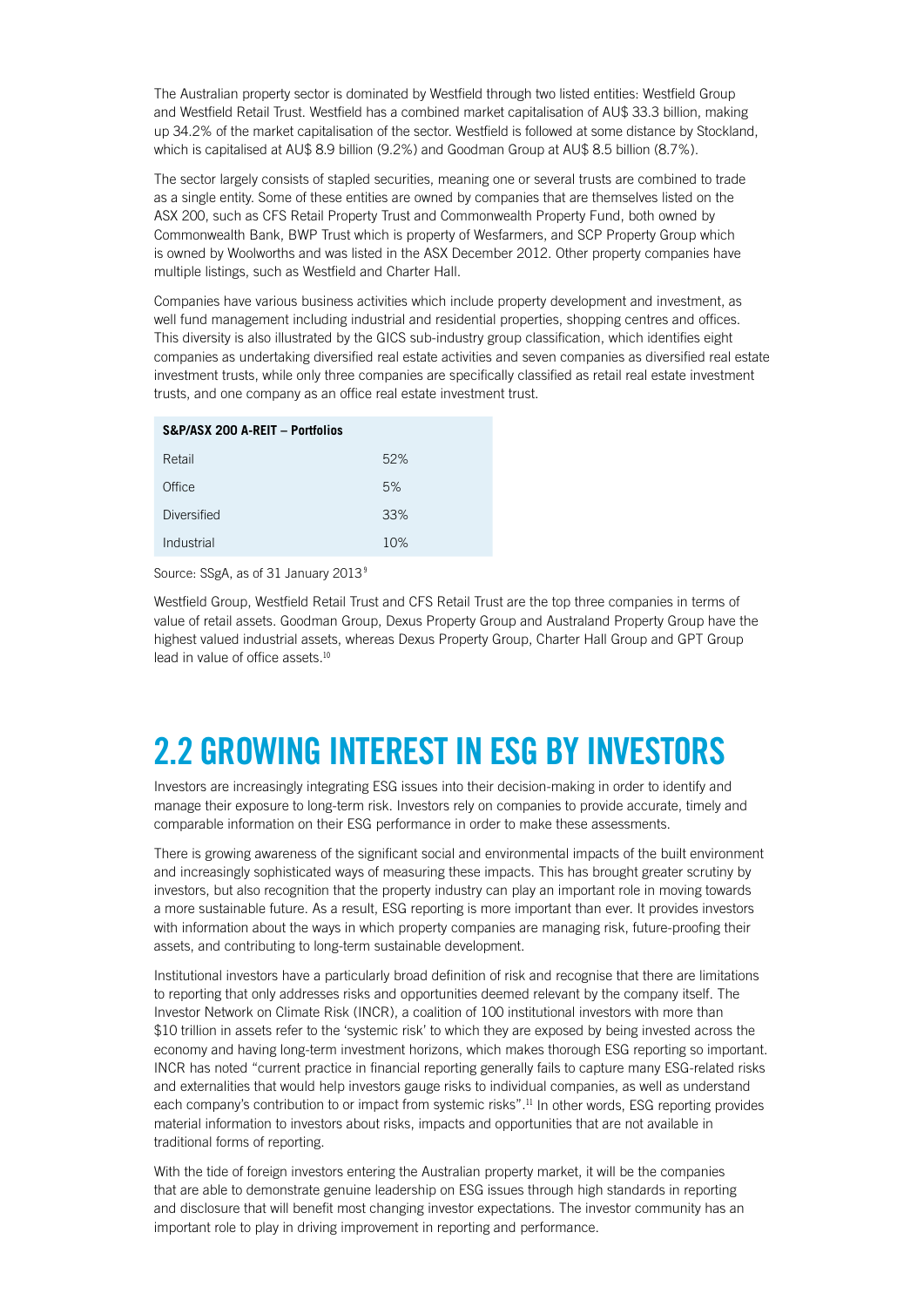# **2.3 METHODOLOGY**

Companies were rated in six different areas: gender equality, environmental impact, labour standards, supply chains, community investment and sustainability engagement, each consisting of multiple indicators and sub-indicators. The company ratings displayed in the tables throughout the report pertain to one of the six topic indicators. Sub-indicator scores are displayed on the CSR Dashboard website by accessing the Property Sector Sustainability Report. The following ratings are applied:

| None/Not reported | <b>Below Average</b> | Average | Above Average | <b>Excellent</b> |
|-------------------|----------------------|---------|---------------|------------------|
|                   |                      |         |               |                  |
|                   |                      |         |               |                  |

The rating scales and indicators were developed in 2012–13 based on authoritative information and academic research. They capture benchmarks and policies set by governments, intergovernmental organisations, non-government organisations, regulatory agencies and industry groups. The approach taken by Catalyst is to review public disclosures to raise awareness about the importance of transparency by companies about their social and environmental activities. There may be instances where companies have policies in place, but if they are not disclosed, they would not be captured.

A full visual representation of the Property Sector results, and further information about the methodology, is available on the Catalyst Australia CSR Dashboard website (http://csr.catalyst.org.au)

While most indicator and sub-indicator ratings are discussed in this paper, sub-indicator ratings are not displayed graphically, nor are all company results discussed individually.

## **2.4 INFORMATION REVIEWED**

Publicly available documents and company websites were analysed as at 30 November 2013. Because four property companies listed on the ASX 200 (Australand Property Group, GPT Group, Westfield Group and Westfield Retail Trust) have a December year-end, as opposed to the other fifteen companies with a June year-end, four annual reports belonging to the 2012 financial year were used. Due to the diverse nature of property portfolios and business activities, drawing comparisons between the sustainability reporting and performance of these property companies can pose difficulties. In particular varying business activities result in different levels of materiality. This has been referenced wherever appropriate.

While every effort has been made to thoroughly review public information, it is possible some details may have been overlooked, particularly where information is located across several reports and/or company or subsidiary websites. In addition the project did not make assessments about the accuracy of disclosures. Companies are invited to provide additional public information so appropriate amendments can be made.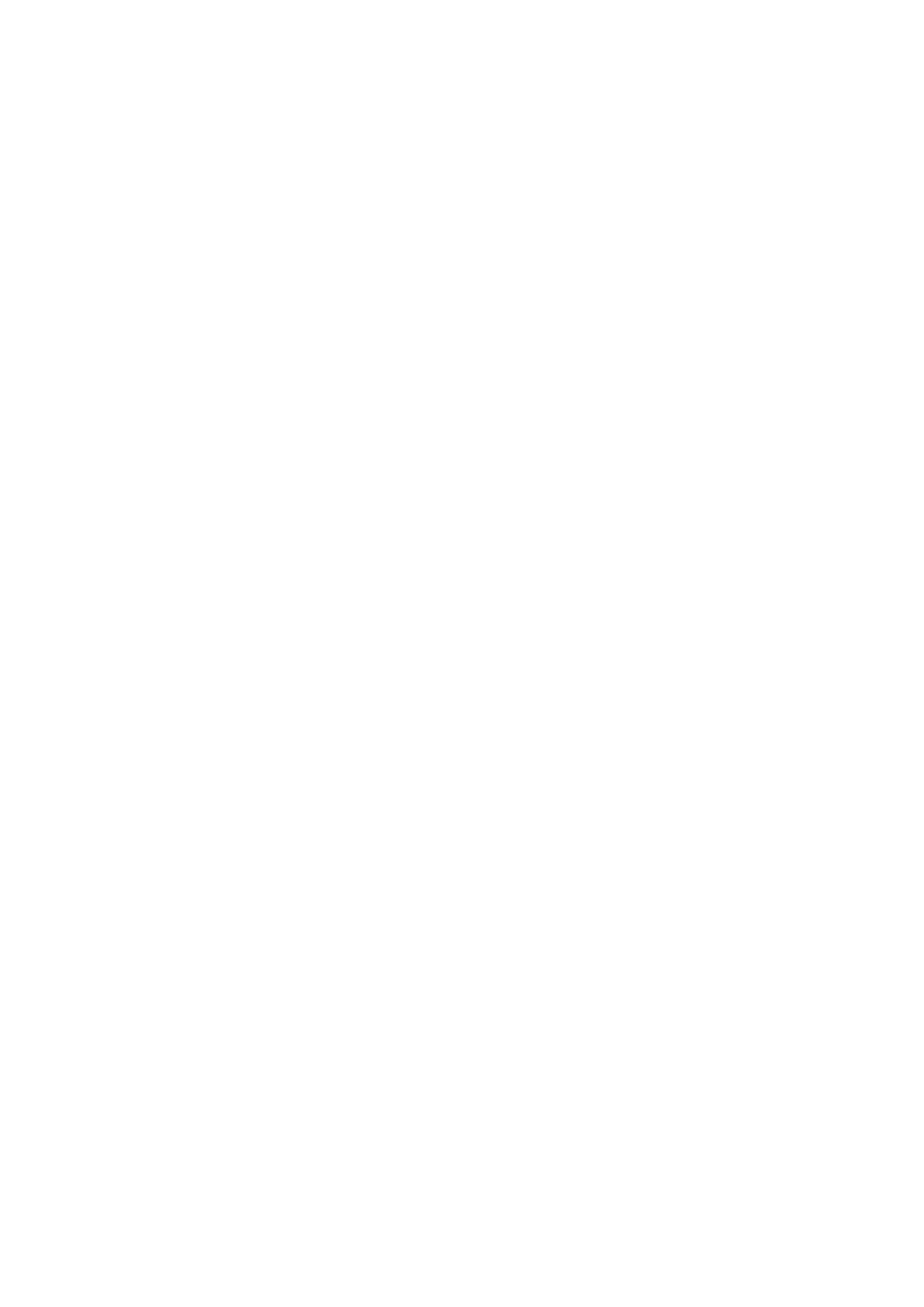# **3. RESULTS**



% Market capitalisation

#### **This chart presents the combined results for each company**

The right y-axis (%) shows how companies performed relative to their market capitalisation. The left y-axis (scale of 0–14) shows each company's accumulated topic ratings. It is notable that a company could have achieved up to 24 points on this scale, but most were well below this rating, scoring 13 at best.

Further results can be viewed on the Property Sector Sustainability Dashboard. Each topic has several indicators, and sub-indicators, and users can see how these different components contributed to the overall topic score.

http://csr.catalyst.org.au/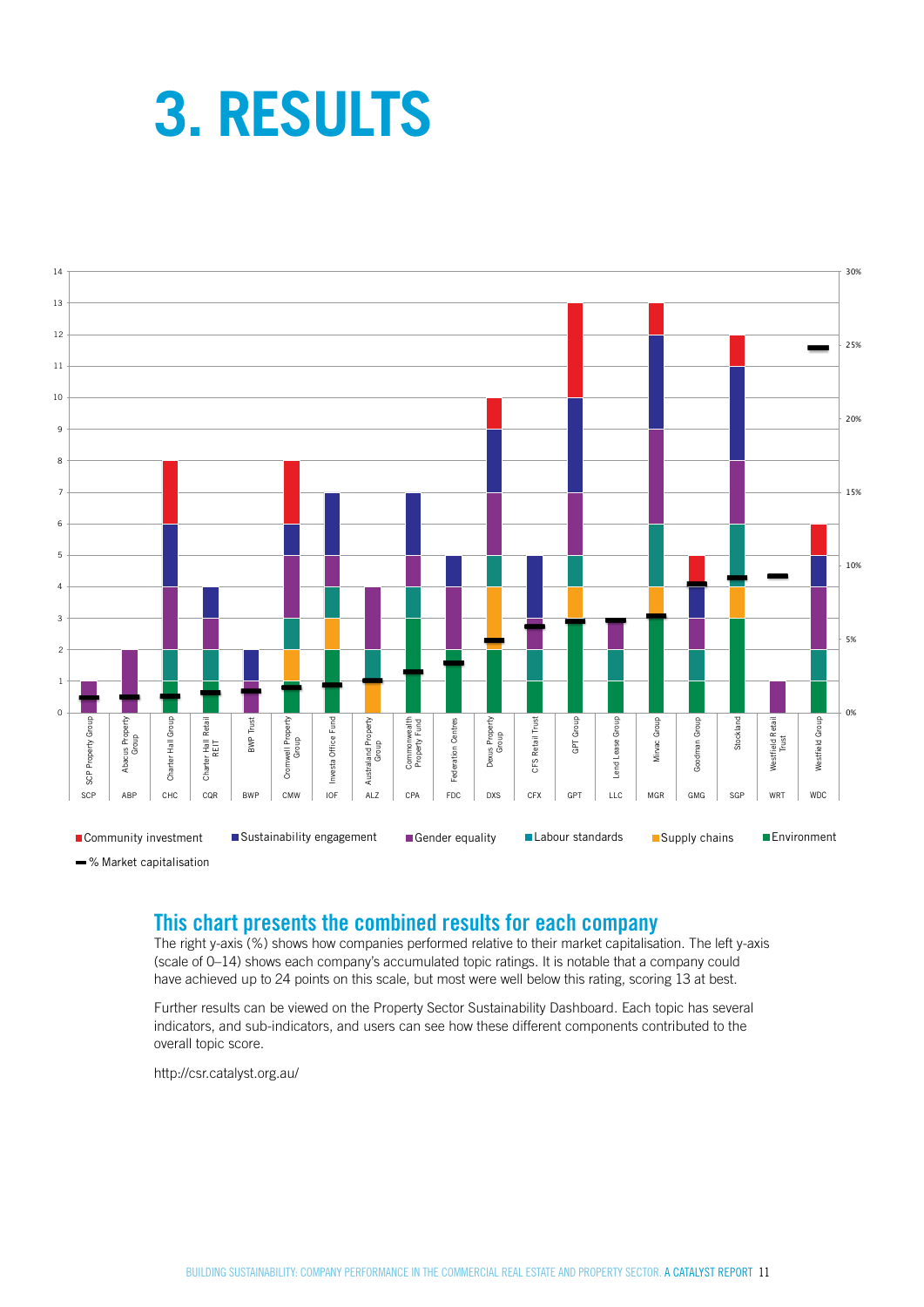# **3.1 ENVIRONMENT**

The United Nations Environment Program (UNEP) Sustainable Buildings and Climate Initiative estimates that the built environment is globally responsible for 30% of natural material use and 20% of water consumption, in addition to being responsible for over 40% of global energy usage and 33% of global greenhouse gas emissions.<sup>12</sup>

Four environmental indicators were applied, covering carbon emissions, energy, water and waste efficiency (outlined below). Overall, the review found a clear discrepancy between the reporting and performance concerning carbon emissions, energy consumption and water usage on the one hand, and waste management on the other. This can partially be explained by mandatory elements of environmental reporting frameworks, which display a bias towards reporting on energy usage and carbon emissions.

For example, the National Greenhouse and Energy Reporting (NGER) scheme requires companies exceeding certain levels of energy usage and carbon emissions to disclose these figures, and it is mandatory for companies selling or letting commercial buildings with a floor space above a certain threshold to undertake a NABERS Rating System energy assessment.

Although NABERS addresses water consumption and waste management, its mandatory elements solely relate to energy and carbon efficiency. Other voluntary sector specific initiatives do address all four environment topics, including the Green Building Council of Australia (GBCA) Green Star rating system and the GRESB survey, as does the Global Reporting Initiative (GRI) framework, meaning disclosure guidance does exist in these areas.

In summary the compulsory elements of NGERs and NABERS, as opposed to voluntary tools such as those provided by the GBCA, GRESB and GRI, explain why energy usage and carbon emissions are reasonably well reported on, but do not provide insight into the discrepancy between reporting on water usage and waste production, which are both voluntary. Arguably, changing levels of materiality associated with the diversity of portfolios across the sector might be a determining factor in reporting on waste management.

#### **Environment Indicators**

To review the individual environmental performance of the Australian companies in the sample, Catalyst utilised four indicators covering carbon emissions, energy usage, water usage and waste production.

Each indicator consists of three sub-indicators that gauge efficiency, benchmarking and totals. For example, the carbon emission indicator consists of the following sub-indicators:

- Ratio of company revenue to carbon emission relative to last year (efficiency).
- Carbon emission compared to sector peers (benchmark).
- Carbon emission in the latest reporting year relative to the year prior (total).

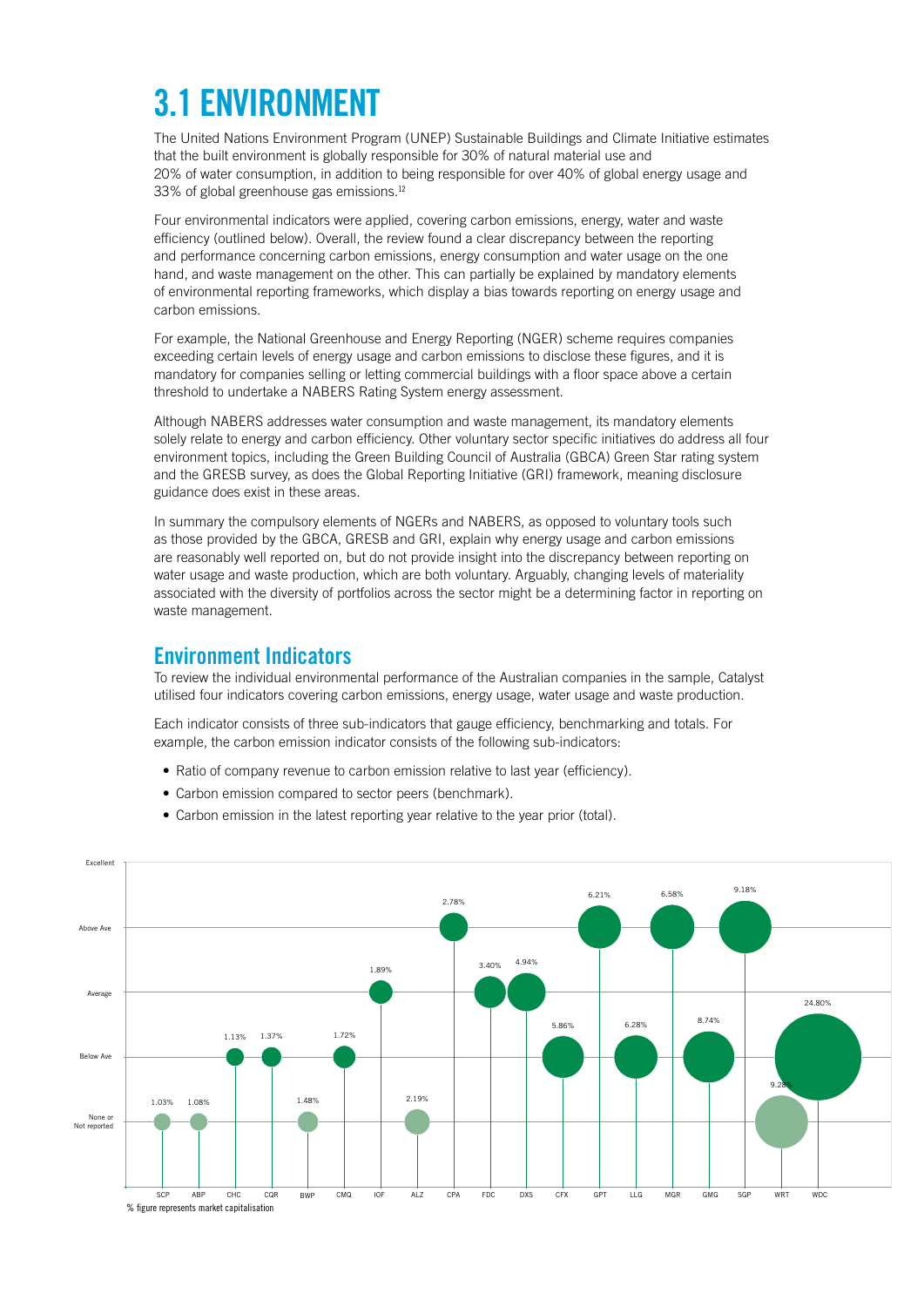#### **Carbon Emissions**

In 2010 the Australian governments formally committed to reduce national carbon emissions by 5% by 2020, potentially increasing this to between 15% and 25%. The 5% target is unconditional while the 15% and 25% targets depend on the extent of international action.13 Recently the Australian Climate Change Authority advised the federal government the 2020 reduction target of 5% should be increased to at least 15%.<sup>14</sup> Despite these targets, the greenhouse gas emissions from commercial buildings in Australia are expected to have increased by 27% by 2020.<sup>15</sup>

This research found twelve ASX 200 property companies reported a reduction in total scope 1 and 2 carbon emissions compared to the previous financial year. Nine property companies produced more carbon emissions than the global property sector average, which is unsurprising given the size of ASX 200 property entities. It does indicate these companies are large contributors to carbon emissions, which makes it all the more disappointing that five companies did not publish emission figures, or in case of subsidiary companies only reported on a group level. Although twelve companies reported a reduction in emissions, the largest two companies, Westfield Group and Westfield Retail Trust, recorded an increase or did not disclose information.

| <b>Largest Market Cap</b> |                    |  |  |
|---------------------------|--------------------|--|--|
| <b>WDC</b>                | Increase (FY 2011) |  |  |
| <b>WRT</b>                | No information     |  |  |
| SGP                       | Decrease           |  |  |
|                           |                    |  |  |

It should be noted total carbon emission figures are not necessarily an ideal proxy for performance due to the changing size and nature of real estate portfolios. As well, a number of property companies report their carbon emissions based on a per square metre (sqm) average. Mainstreaming carbon emission reporting in the property sector to include both absolute as well as per sqm averages would greatly benefit users of information to make comparisons.

#### **Energy Consumption**

In 2011 the total energy consumption in Australia showed a modest five year average increase of 1.4%.<sup>16</sup> However it is anticipated that by 2020 the energy consumption in commercial buildings in Australia will have risen by a staggering 24%. In 2009 retail buildings accounted for 35% of energy usage in commercial buildings, while office buildings represented 25% of energy usage.<sup>17</sup> This percentage is anticipated to fall in office buildings by 2020, but to continue to grow in the retail sector.<sup>18</sup>

As a whole, the property industry is a significant consumer of energy – in construction and development of buildings, as well as ongoing operations and maintenance. Catalyst's findings of significant variation in ESG performance across the industry fits with recent reports indicating some sub-sectors of the industry contribute disproportionately to energy use and emissions for the sector as a whole. The 2013 Beyond Zero Emissions (BZE) Buildings Plan report revealed that retail is the highest consumer of energy among all non-residential buildings, and within this sub-sector shopping centres accounted for 53% of energy use, despite representing only 23% of retail floor space (the other sub-sectors being high street retail, neighbourhood centres and big box retail).19 Given that the retail sub-sector already accounts for 4–5% of total national emissions and is projected to continue to grow, more rigorous uptake of 'green' and energy saving initiatives, as has taken place in the office sector, would make a significant difference to energy use in this sector overall.<sup>20</sup>

The research indicates seven property companies reported a reduction in energy usage as opposed to the previous financial year, while three reported an increase, two reported energy usage figures that were neither absolute or relative, and are therefore unsuitable for comparison, leaving six companies that did not publish energy consumption figures, or only reported energy usage on a group level.

Given the projected rise of energy consumption in commercial properties, and the substantial contribution of office and retail buildings to total energy usage, it is interesting to take a look at the performance of the companies with the highest valued portfolios.

| Retail     |                | <b>Office</b> |           |
|------------|----------------|---------------|-----------|
| <b>WDC</b> | No increase*   | DXS           | Increase  |
| <b>WRT</b> | No information | GHC           | Decrease* |
| <b>CFX</b> | Decrease       | <b>GPT</b>    | Decrease* |
| *FY 2011   |                | *FY 2012      |           |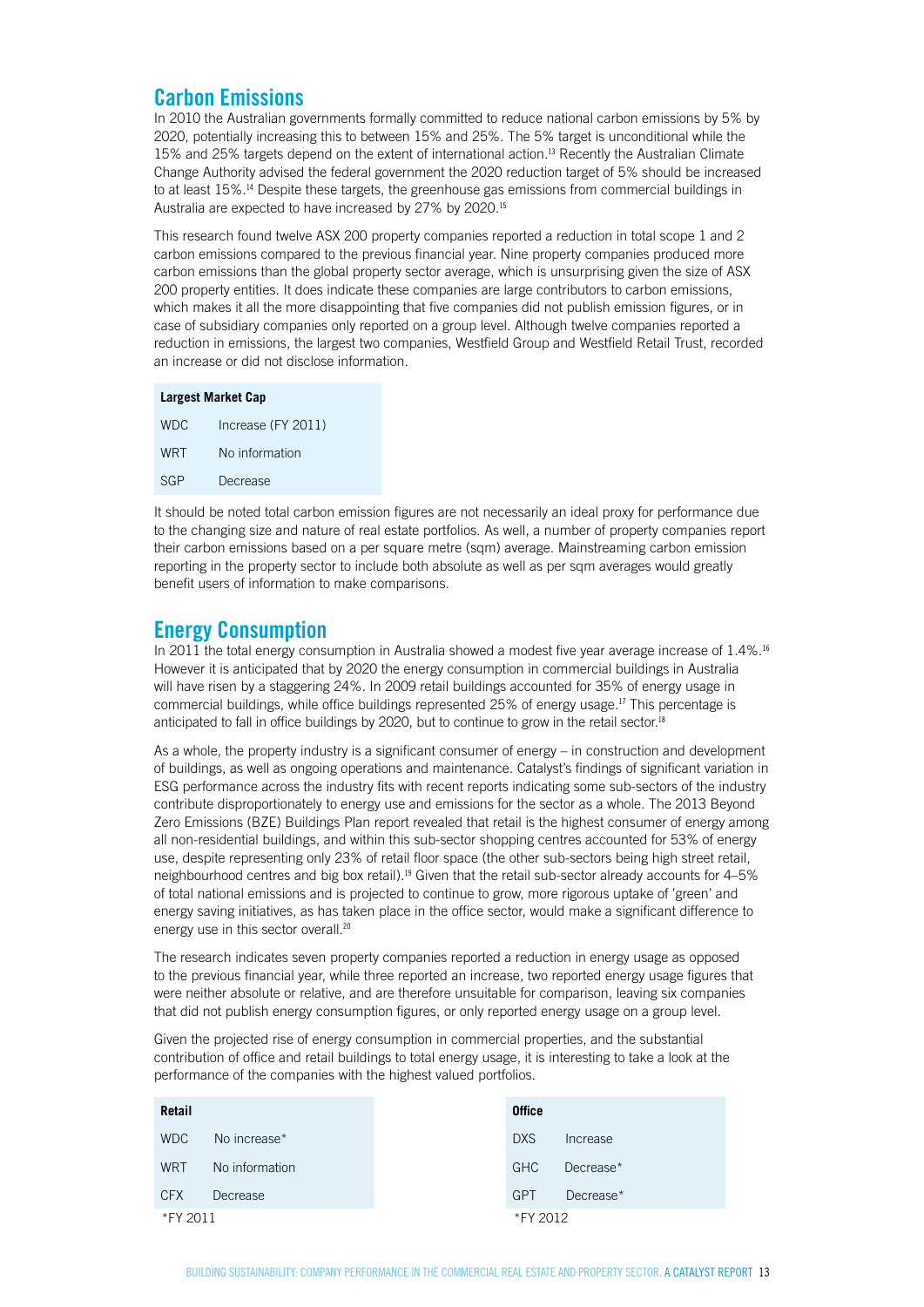Although the energy reduction of seven property companies is to be commended, the two companies with the highest valued retail and office portfolio, Westfield Group and Dexus, increased their energy usage. The performance of these two, along with other underperforming companies, is worrying considering the projected increase of energy use in commercial buildings, which is likely to be accompanied by increasing carbon emissions. As with emission reporting the quality of disclosures can be improved by providing total energy usage figures, as well as per sqm averages.

#### **Water Usage**

As the world's driest inhabited continent, Australia is familiar with the consequences of droughts, which damage the environment as well as the economy.<sup>21</sup> The common understanding of the importance of water preservation is illustrated by the fact that between 2004–05 and 2010–11, water consumption in Australia decreased by 29%. Industries and households consumed 13,336 GL of water in 2010–11, compared to 18,800 GL in 2004–05, which is an average yearly decrease of 6%.<sup>22</sup>

Considering the impressive nationwide decrease of water usage, it was surprising to find four property companies reported an increase in water consumption, while only five companies reported a decrease. Of the remaining companies, three disclosed incomparable figures and seven did not report on water consumption, which is remarkable given the shared understanding of the need for water efficiency in Australia.

The 2013 Global Water Report, which surveyed over 1,000 companies, found even though water-related risks are becoming more immediate to businesses, corporate water stewardship activities are notably lacking. The report concludes investors should encourage companies to address water-related risks and associated impacts to financial and environmental performance.<sup>23</sup>

Against this backdrop, Australian property companies should disclose total water usage figures and per sqm averages and take steps to decrease water consumption.

#### **Waste Production**

In 2006–07 Australia produced 43 777 000 tons of waste. If waste continues to grow at 4.5% per annum as is projected,  $81\,072\,593$  tons of waste will be generated in  $2020-21$ .<sup>24</sup> The Increasing volume of waste will result in demands for new recycling and landfill infrastructure, and will increase energy consumption and related greenhouse gas emissions. The property sector is responsible for producing large quantities of waste. UNEP estimates the built environment, including residential dwellings, contributes 30% of total solid waste generation.<sup>25</sup>

According to the 2013 GRESB report, 71% of participants surveyed have a waste management policy, while 84% have an environmental management system dealing with waste. More ambitiously, 28% of participants with retail property assets have set waste reduction figures, whereas 23% of participants with office assets have done so.<sup>26</sup>

The research found property companies often report on the amount of waste diverted from landfill, which is not surprising given in 2012 this applied to about half of the waste produced by these companies.27 However, only one company reported a decrease in waste production, while two companies experienced an increase. A total of seven companies, among those who reported on waste diverted from landfill, produced incomparable waste production statistics, while the remaining nine companies did not report on waste production at all.

Given the projected growth of waste production, and the widespread global use of waste management policies and systems identified by GRESB, it is disappointing only three Australian property companies disclose comparable figures concerning this issue. Again reporting can be improved by disclosing total figures as well as per sqm averages.

### **3.2 SUPPLY CHAINS**

The sector is heavily reliant on outsourcing but surprisingly there was very little attention given to reporting about the important area of managing supply chains. In addition to inadequate attention paid to supply chains, there was an absence of information about approaches to the ESG performance of suppliers. This is a concern as such information is vital to provide an accurate picture of the environmental and social impacts of the sector through the supply chains it manages.

In a 2012 survey among its clients, Cushman and Wakefield, one of the world's biggest commercial real estate agents, discovered that property owners are increasingly outsourcing their asset management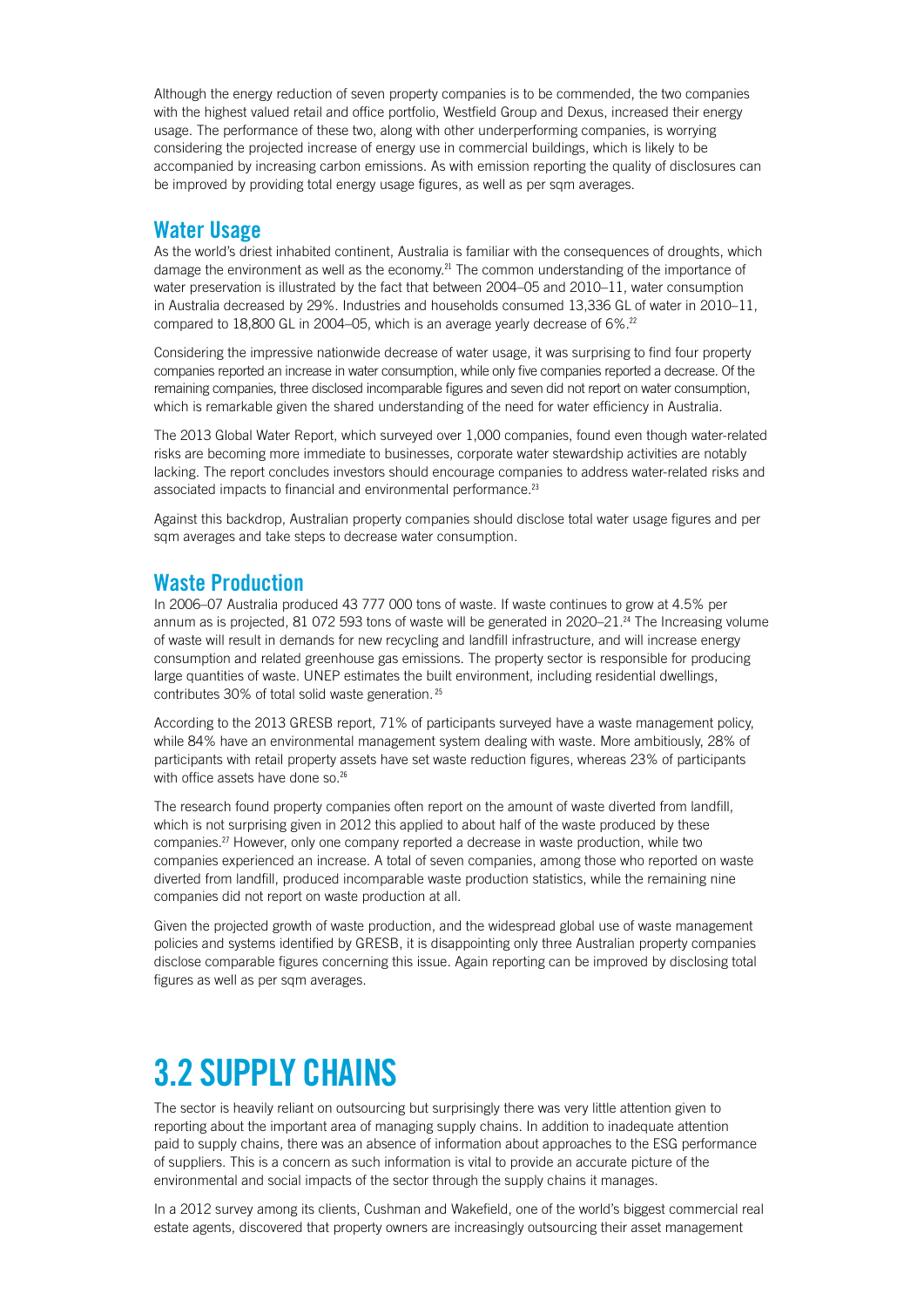functions to external suppliers, predominantly because of pressures to produce higher investor returns.<sup>28</sup> They assessed the following percentages of owners that outsourced:

| <b>Services</b>                       | % owners that outsource |
|---------------------------------------|-------------------------|
| Property Management                   | 89%                     |
| Agency / Landlord Leasing             | 67%                     |
| <b>Facilities Management</b>          | 50%                     |
| Construction / Development Management | 67%                     |
| <b>Sustainability Consulting</b>      | 44%                     |
| <b>Property Accounting</b>            | 50%                     |

Source: Cushman & Wakefield – Global Trends in Real Estate Outsourcing

The research noted that as outsourcing increases, the need arises for property companies to ensure service providers are compliant with the company's sustainability policies and initiatives. The 2013 GRESB report found 58% of real estate benchmark participants have sustainability requirements in place for external asset managers, while 50% receive formal updates and 38% have staff members who monitor compliance.<sup>29</sup>

The 2013 GRESB report also found 55% of participants integrate sustainability requirements into contracts with external suppliers, doing so in nearly 70% of their contracts. Seventeen percent of GRESB participants indicate they use certification requirements to direct compliance with sustainability standards.

Beyond meeting industry or company sustainability benchmarks, there is an obligation on companies to ensure compliance by contractors with legal entitlements for employees. Recently the Fair Work Ombudsman commenced an audit of up to 1000 cleaning contractors to check they are paying employees their minimum lawful entitlements. A similar investigation in 2010 found 149 (or 40%) of 376 cleaning businesses audited were non-compliant with workplace laws, and almost \$500,000 was recovered for 934 underpaid workers. In announcing the recent inquiry, the Fair Work Ombudsman noted the industry employs large numbers of migrants and young people who can be vulnerable to exploitation. The cleaners union, United Voice, has long advocated clients should take an interest in ensuring ethical employment practices through their supply chain for vulnerable workers like cleaners.<sup>30</sup>

#### **Supply Chain Indicators**

The CSR Dashboard supply chain indicators are somewhat biased towards the application of global supply chain measurement. However to the extent that the indicators collect information about policies and approaches to supply chain management, they also capture information relating to local supply chains. Thus local approaches can rate within this framework.

The indicators assess four supply chain areas: labour standards policies, environmental policies, management systems and general reporting and transparency.



% figure represents market capitalisation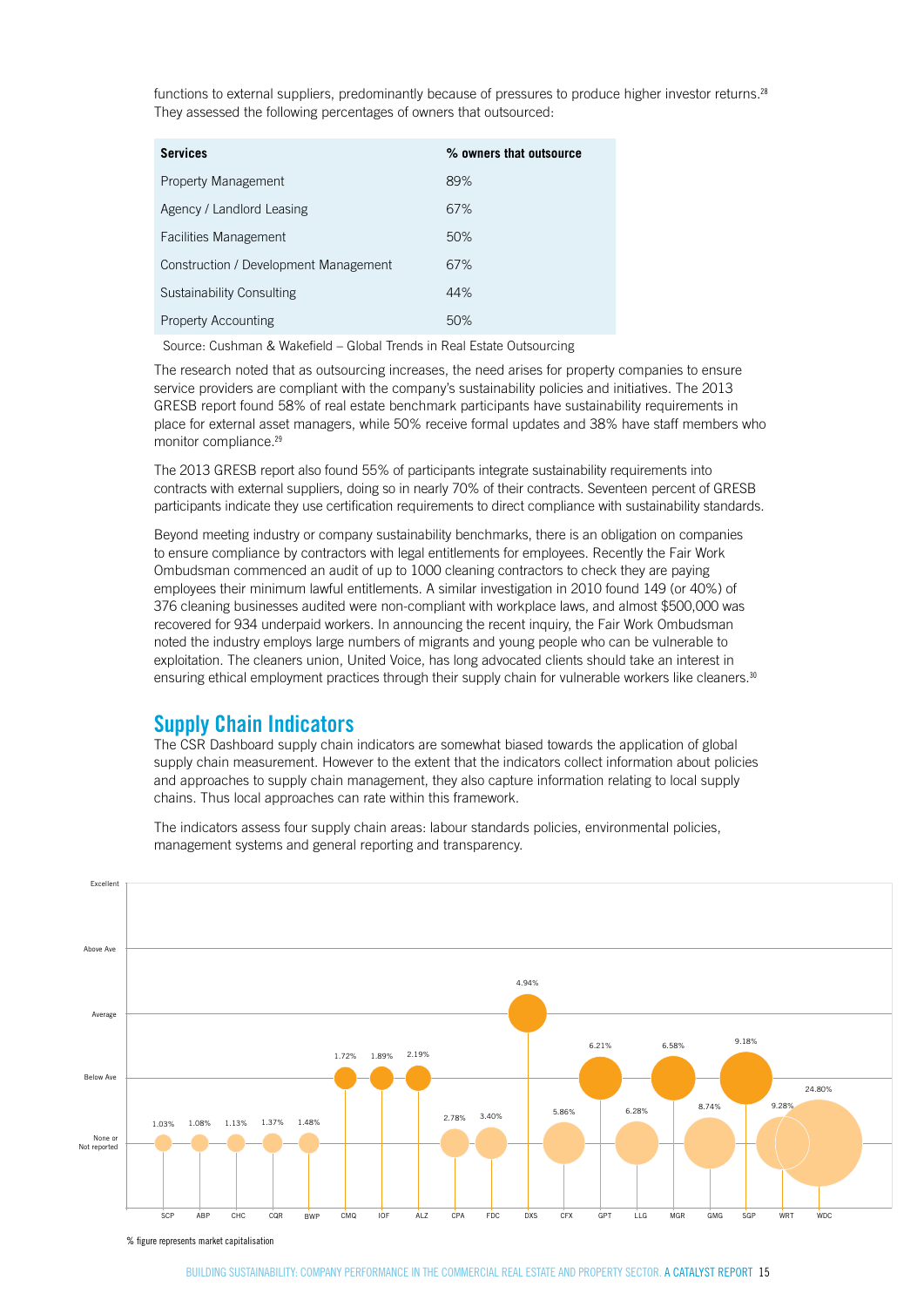By some distance the reporting and performance of property companies is poorest in this topic area, with the vast bulk of companies failing to provide any information at all about their management, approach and policies to supply chains. A staggering twelve companies – 63% of the sample – did not provide any public information. These companies do not appear to see supply chain management as a 'material' issue for their business. There are significant risk factors posed by this lack of transparency.

Only one Australian property company is rated as average (Dexus) while six companies rate below average (Australand, Cromwell, GPT, Investa, Mirvac and Stockland). A below average score generally applies when the company has made a public statement or commitment to a supply chain area, but has not provided enough detail to evaluate their approach. An example is where a company has a 'policy' related to supply chains, but does not provide evidence of steps being taken to apply and monitor the policy thereby ensuring compliance.

In some of these cases companies consider sufficient assurance is provided by a statement of compliance to national laws and regulations. However, adhering to legislation should be considered as complying with the bare minimum, while a commitment to apply relevant international codes provides an important public statement of intention, and can be a significant value-add for companies if embedded in operational practices.

Dexus, GPT, Lend Lease, Mirvac and Stockland were distinguishable from the broader group in addressing many of the indicators, but disclosed selectively or in a limited way.

#### **Labour Standards policy**

This indicator related to having a policy that referenced the nine Ethical Trading Initiative (ETI) Base Codes or equivalent measures. These emphasise the application of policies to bind suppliers behaviour and performance rather than a commitment to act in a certain way, and include: employment being freely chosen, support for freedom of association and collective bargaining, safe and hygienic work conditions, not engaging in child labour, ensuring working hours are not excessive, paying living wages, providing regular employment free from harassment and discrimination, and prohibiting harsh and inhumane treatment. While the ETI Base Codes have global application, there are local proxies that can be applied and these are picked up in the ratings that apply.

Only one company (Dexus) achieved an average score under this indicator. However GPT and Mirvac referenced some supplier labour standards policies, while Stockland and Cromwell provided a statement of commitment which indicated an understanding of obligations in this area.

#### **Management systems**

To achieve an average rating (or above) for this indicator, companies present evidence of a management system in place AND suppliers are independently audited beyond first tier. To achieve an excellent score, companies need to have robust systems in place which includes independent auditing, policies for remediation, evidence of continuous improvement and involving commercial teams in the supply management program. While there is some degree of aspiration in this rating, nearly all companies were clustered at the lower end of the rating spectrum. This was a surprising result in such a contracting reliant sector.

Stockland gave details of a comprehensive approach to safety through a pre-qualification, induction of suppliers and a focus on risk management and compliance. However Stockland noted as they moved down the supply chain, their ability to control performance "dissipates" and assurance relied upon subcontractors being covered by "stringent" federal government requirements.

Other companies (such as GPT and Dexus) mentioned they audited or measured performance of suppliers but provided few details. Lend Lease stated they had an "uncompromising" approach to injury management of suppliers, while Mirvac focussed on developing metrics and centralised data management of suppliers to "enable aggregation, analysis and action on sustainability survey data and heightened visibility of supplier practices".

While these companies did not provide the required level of detail to achieve a rating of average or above, they are distinguished from the vast majority of 13 companies who did not disclose details of their supply chain management system or do not appear to have one.

#### **Environmental policy**

The minimum requirement to rate under this indicator is to reference a policy outlining expected performance and/or behaviours of suppliers in relation to environmental standards. To rate higher several other elements need to be met, such as regular reporting of environmental data and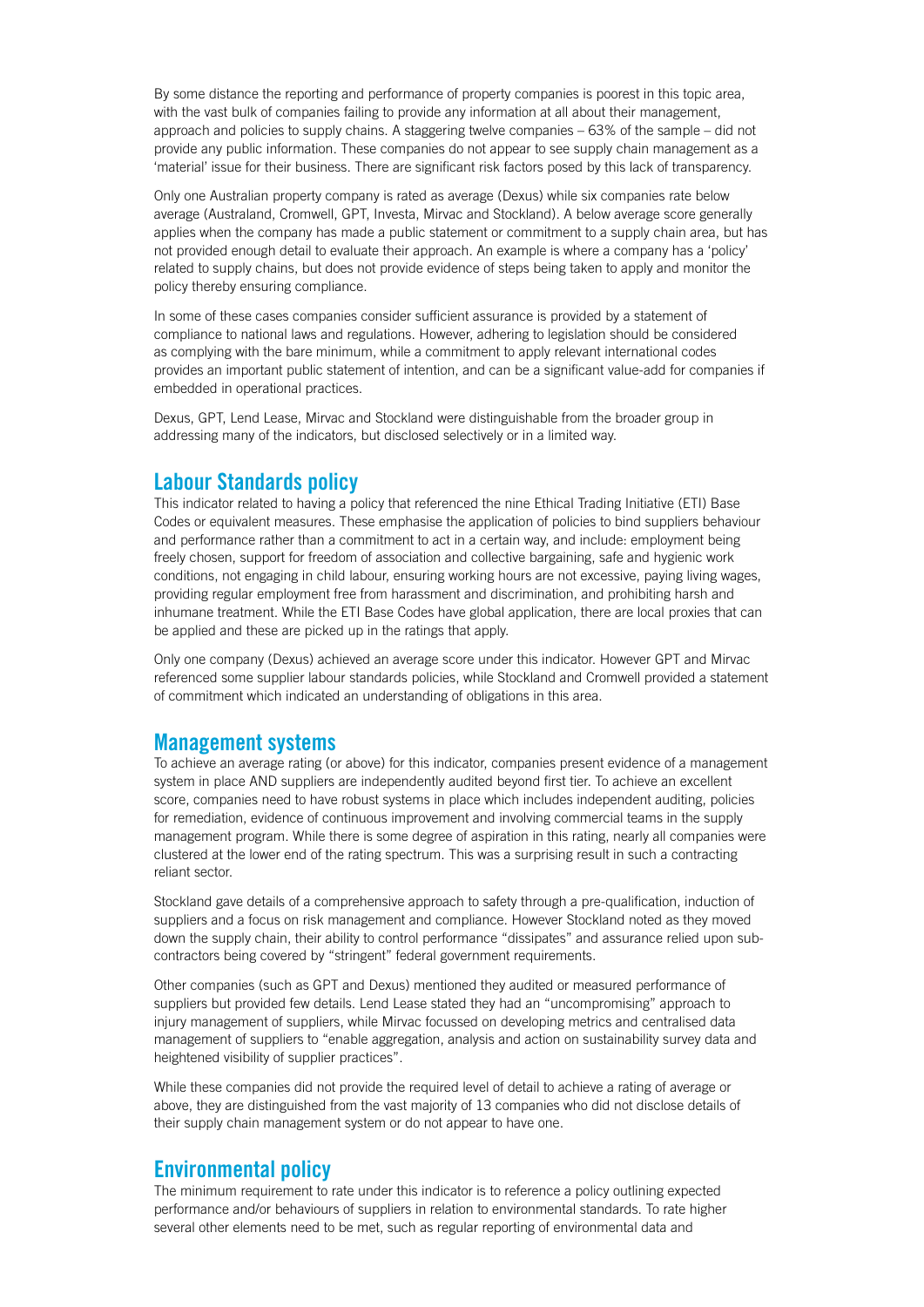performance by suppliers, through to contracts specifying that suppliers have and maintain an Environmental Management System including ISO 14001 certification.

Five companies satisfied the minimum requirement, albeit with varying degrees of detail. These were CFS Retail Trust, Commonwealth Property Fund, Cromwell, GPT and Stockland. These companies focused on public statements of commitment, or provided detail of one area, but gave no indication about how commitments were managed and enforced. Dexus rated more highly in requiring suppliers to have an Environmental Management System (EMS) in place, with an emphasis on accreditation such as ISO 14001.

#### **Reporting and Transparency**

As noted above, the poor rating of property companies against the supply chain indicators is predominantly caused by the lack of publicly available information. There are significant risk factors posed by this lack of transparency.

Of the handful of companies who provided information that could be rated under this indicator, most reported superficially about how they select suppliers through tendering processes. One company addressed the total 'spend' on contractors, others focused on selected sites where contractors and sub-contractors were employed, or on 'strategic supplier' alliances including (in one case) a commitment to supporting local businesses and residents by buying and hiring locally. Superficial statements to encourage tenants and supply chains to "manage and minimise their carbon footprint" also featured.

Few companies reported extensively on their understanding of their supply chain and its materiality to the business. Such details should include approaches taken to auditing suppliers and any programs in place to remediate supplier issues. No company published a list of suppliers in its sustainability report. Given the heavy reliance on supply chains throughout construction, maintenance and management of property assets, greater transparency should be a priority for companies. Industry associations can assist through the development of clear guidelines and minimum reporting standards for the sector.

### **3.3 LABOUR STANDARDS**

Many Australian property companies have a limited amount of direct employees, or in the case of several property trusts and subsidiaries have no employees at all. As a result it is tempting to assume labour standards are less material to some property companies compared with others and the need to report on this topic can thus be overlooked.

While the limited amount of direct employees might offer an explanation in some instances, it does not justify an entire lack of reporting. Labour standards are an important material issue for property companies, as many rely on a workforce consisting of contractors and suppliers that are subject to various risks. Hence the ways in which these labour issues are reported, addressed and managed should form a core part of corporate reporting. Even when a company has little to no direct employees, it should disclose the materiality (or lack thereof) of labour standards and provide comprehensive supply chains disclosures as an alternative.

The low level of reporting on labour standards in Australia is not unique to the property sector, and is recognised as an issue in reporting across the Australian economy. A 2012 study done by the Labour and Worklife program at Harvard Law School, on behalf of Australian Council of Superannuation Investors (ACSI), found that only 17% of ASX 200 companies described a human rights policy applying to their supply-chain, compared to 35% of a global sample of 2,508 companies.<sup>31</sup> Along with supply chains, the labour standards topic is one of the weakest areas of reporting for the property sector and consequently should be given greater attention. The lack of reporting will be of particular concern to investors who have a different understanding of risk.

#### **Labour standards Indicators**

The labour standards topic is broken down into four indicators: commitment to fundamental rights at work, freedom of association, commitment to secure work and worker health and safety. Each indicator consists of several sub-indicators such as workforce information, injury rates, collective bargaining agreements and trends in casualisation.

It is telling that the top performers in this area, Stockland and Mirvac, are only rated average, while eleven companies are rated below average and six companies do not achieve a score. As with other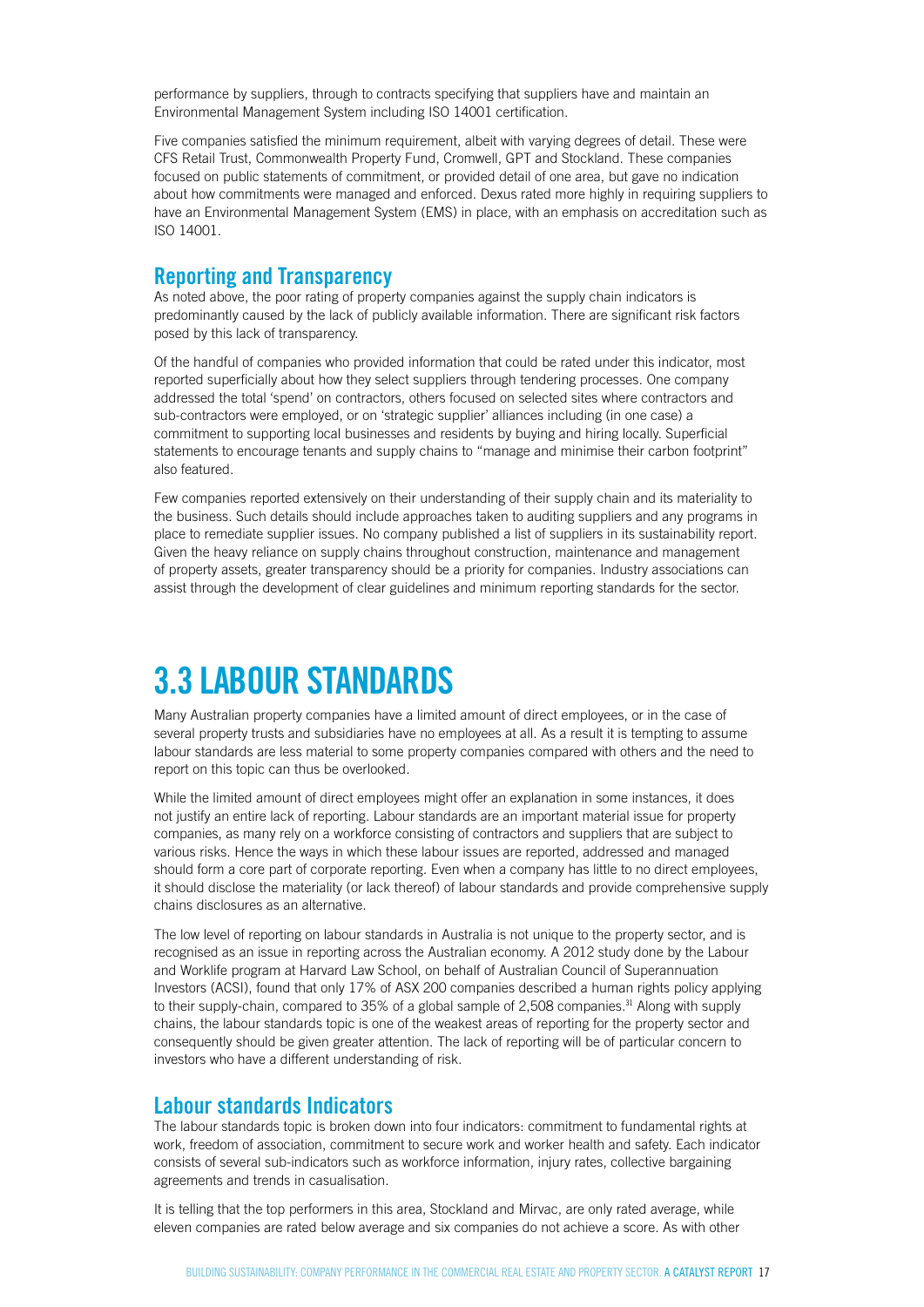

topic areas, a rating of below average generally applies when companies provide the bare minimum, such as a statement of commitment.

#### **Fundamental rights at work**

Reporting and performance surrounding fundamental rights at work and freedom of association was especially poor, with no company exceeding a below average rating. It should be noted few Australian companies are outstanding against this indicator. This reflects a lack of understanding and application of global conventions and guidelines referenced by the indicator, specifically the eight International Labor Organisations (ILO) Core Conventions on Fundamental rights at work and the Organisation for Economic Development (OECD) Multinational Guidelines. While such codes have wider legitimacy amongst global companies, Australian companies often deem it sufficient to state that they operate within the boundaries of the law. However, as stated earlier, adhering to legislation should be considered as complying with the bare minimum, while the codes provide an important public statement of commitments to global principles for worker rights. It is stated the ILO Core Conventions "provide the most detailed protection for labour rights globally".<sup>32</sup> Catalyst has previously recommended these codes need to be better explained and contextualized to Australia to improve their uptake by companies.<sup>33</sup>

#### **Freedom of Association**

Only three of the 19 companies made any statement in support of freedom of association, most minimally, scoring below average. It is interesting to review these results alongside those for stakeholder engagement. In reporting on the latter indicator, no company included trade unions on their list of relevant stakeholders. Taken together with the other labour standards results these findings suggest a lack of understanding of, and attention to, basic principles for trade union rights.

GPT was distinguishable in making a clear statement outlining support for freedom of association and collective bargaining and, while noting staff were employed under individual contacts, the company affirmed support for trade union representation for these employees.

#### **Commitment to secure work**

**Performance improved under the indicator measuring 'commitment to secure work'. The rating looked** for details of workforce by contract type and scores increased based on additional information, such as age, gender, regional employment, turnover, tenure, mix of permanent and non-permanent staff and reasons for the mix. A further aspect looked for trends to reduce reliance on casual and contract labour. This is particularly topical at the moment following the Australian Council of Trade Unions (ACTU) Independent Inquiry into Insecure Work, which found 40% of Australian workers were in insecure work. This has consequent impacts on worker and community well-being.<sup>34</sup>

Top performers Stockland and Mirvac provided a comprehensive breakdown of workforce information, disclosed information such as the number of fixed term and contract positions in their workforce, and presented trends in casualisation. However the majority of companies rated below average or did not achieve a rating.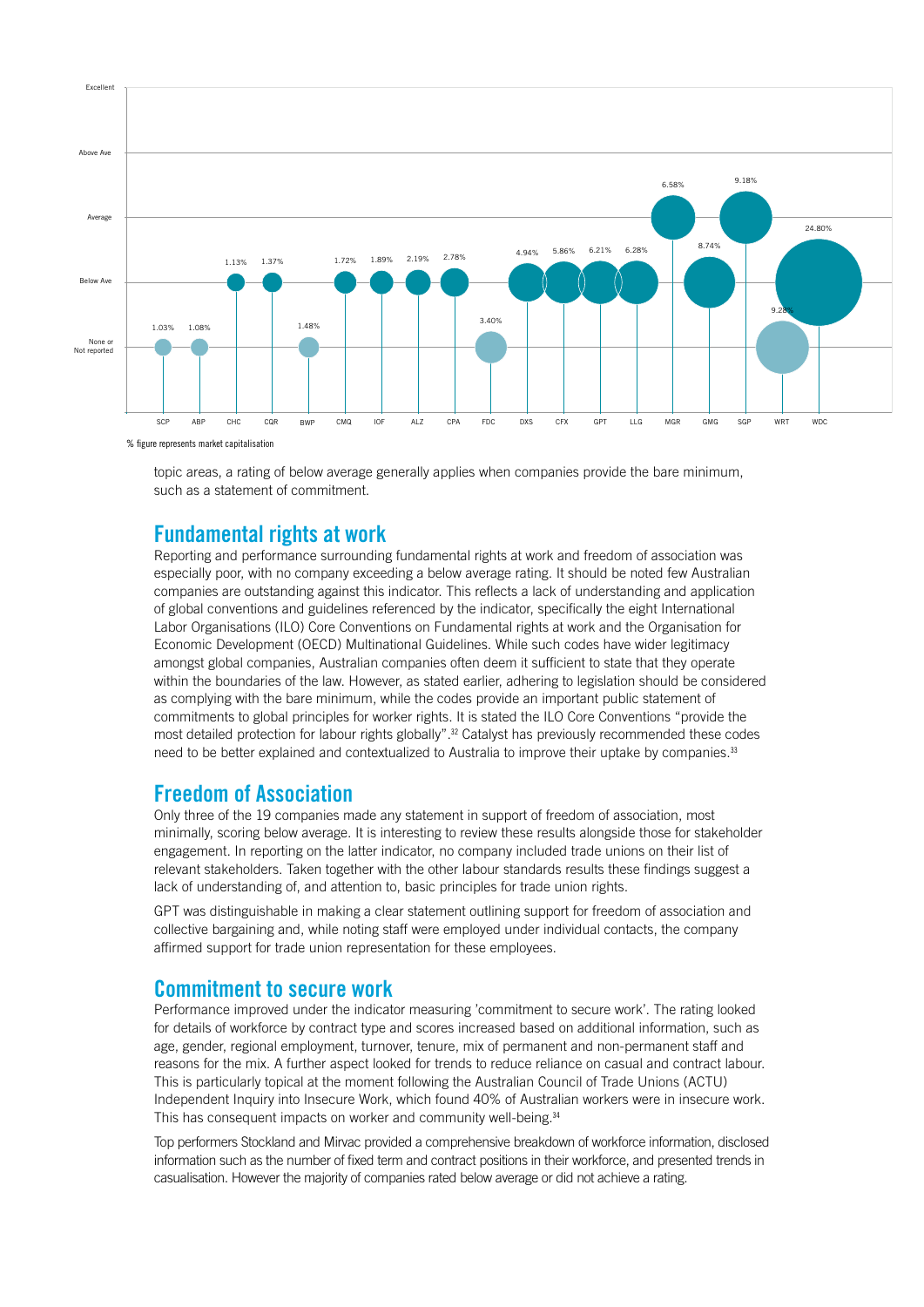#### **Worker Health and Safety**

Worker health and safety ratings were a cause of concern. Again the top performers are Stockland (Excellent) and Mirvac (above average), who disclosed information on injury rates and statistics such as Lost Time Frequency Injury Rates (LTIFR), while outlining trends and providing information about worker health and safety management systems.

A striking 42% of the sample rated below average, providing only minimal information. An additional 26% provided no information and did not achieve a rating. Taken together, this means more than two-6.58% 9.18% thirds of the sample provided minimal or no information on worker health and safety. This is in stark contrast to findings in the 2013 CSR Dashboard's review of 32 leading companies in the ASX 200. In this larger sample only 15% of companies scored below average and only 9% did not report, resulting in three quarters of companies scoring average of above. Leading companies in other sectors appear to be applying a great deal more attention to worker health and safety than leaders in the property sector.

Peak and industry organisations, along with investors, would do well to focus attention on property sector performance through benchmarking and awareness-raising. While the lack of direct employees may be a factor in under reporting, the contracting nature of work in the sector underlines the need for clearer guidance and a much more pro-active and transparent approach. This is made more urgent by national legislative changes to occupational health and safety introduced progressively from 2011, which bring an expanded duty of care to building owners and tenants relating to contractors.<sup>35</sup>

### **3.4 GENDER EQUALITY**

Gender equality is the only topic where all property companies managed to achieve a rating. Stronger performance on this topic is undoubtedly related to the increased guidance provided by the gender diversity recommendations of the ASX Corporate Governance Principles, as well as the policy and advocacy of the federal Workplace Gender Equality Agency (WGEA). It demonstrates that clear guidance will result in improved reporting, and over time in better performance.<sup>36</sup>

Due to organisational structures some companies employ a limited number of executive key management personnel. The limited size of the workforce lead to some cases where not all gender equality indicators were material. 1.03% 1.08%

#### **The gender diversity indicators**

The indicators in this topic area look at four aspects of gender diversity. The first two review the percentage of women directors on corporate boards and executive key management personnel (KMP), while also looking at the absolute number of women in these positions. The third indicator reviews diversity policies, which provide an important yardstick to assess a company's approach to its workforce, especially when programs extend beyond senior management.



% figure represents market capitalisation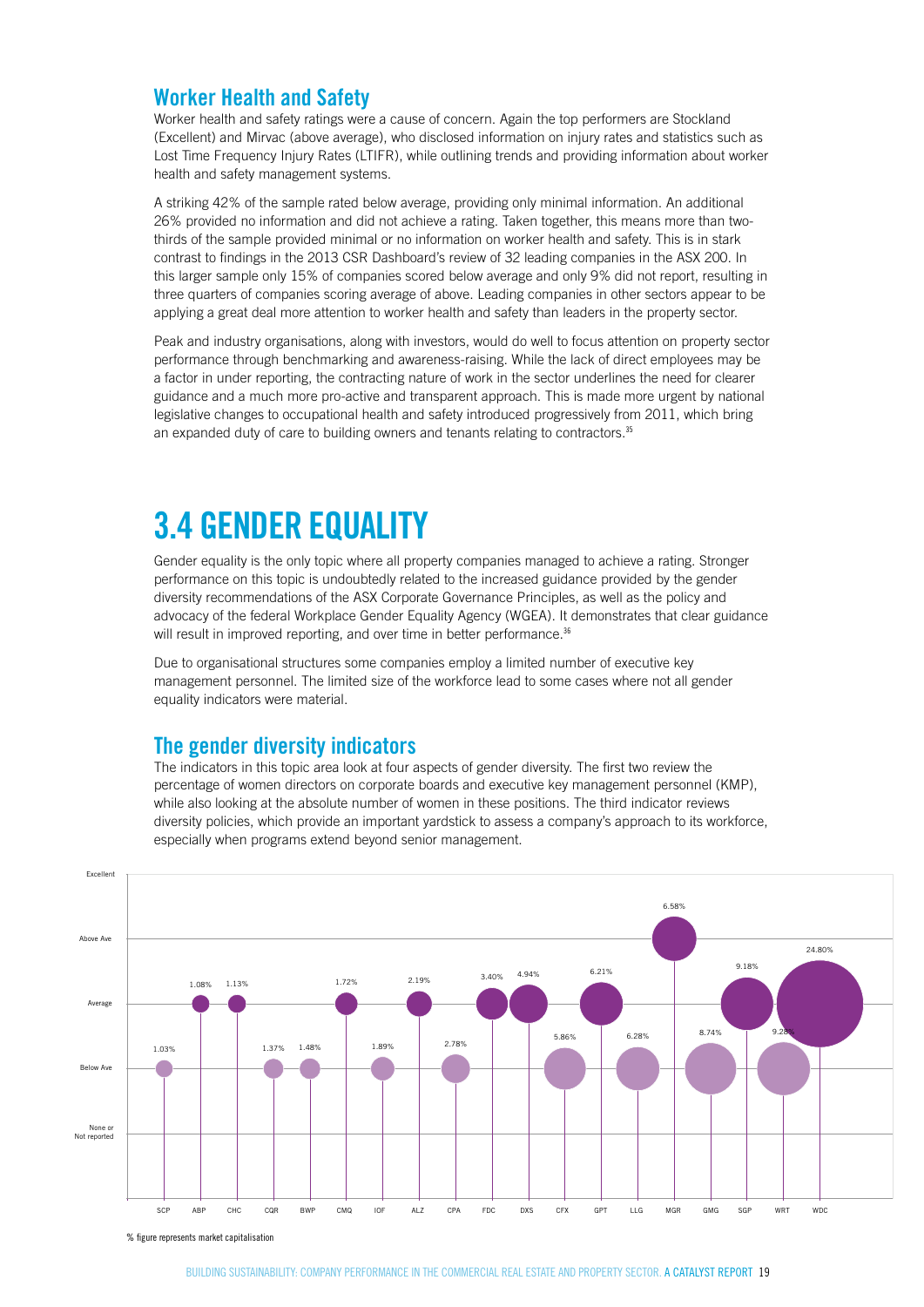A final indicator looks at equal remuneration. This is becoming an important priority for many companies interested in a comprehensive gender equality approach, largely driven by a persistent national gender pay gap at 17.5%. This means women had to work 64 days extra in 2013 to achieve the same wages that men earned during the prior financial year. $37$  Measuring the company pay gap, as well as reporting reasons for the differences between the pay of men and women and setting targets to close this gap, are important public policy considerations.

The results show companies performed relatively well against some indicators, and much less so against others.

Only one company (Mirvac) scored above average for gender diversity.

#### **Leadership**

The 19 property companies in the sample performed well with 18.6% of women on the boards of property companies. Only two out of 19 companies did not have any female board members: both were Trusts (Charter Hall REIT and BWP). The proportion of women on company boards in this sample compares well against the property sector average of 14.8% found in the 2012 Australian Census of Women in Leadership, and 12.3% for the total ASX 200.

However strong performance at board level does not translate to women in KMP positions, where female representation was 11.3%. This was marginally better than the ASX 200 average of 9.7%, although 11 of the 19 property companies did not have female KMP.

The low representation of female KMP in the ASX 200 has been highlighted as a major concern by business leaders. Guidance for property companies wishing to improve gender equality can be found in a recent report by the Business Council of Australia, which outlines a number of measures to achieve greater gender diversity both on boards and in the executive ranks of companies. These include setting of diversity targets, talent identification, succession planning, gender diversity key performance indicators, recruitment practices and training, amongst others.<sup>38</sup>

### **I'm often the only woman in the room. Property worldwide is just male-dominated. That's just how it is. I don't think about it very often from that perspective.**<sup>39</sup>

SUSAN LLOYD-HURWITZ, WHO HAS BEEN LEADING MIRVAC SINCE 2013, AND IS THE ONLY FEMALE CEO HEADING ONE OF THE SAMPLE COMPANIES DIVERSITY POLICIES

The analysis of publicly available information shows that most property companies have established diversity policies and formulated measurable objectives, which commonly include reviewing of recruitment practices, succession planning, mentoring programs, flexible working arrangements, talent management, staff training and sponsoring events.

Eleven companies formulated numerical targets to increase female participation, whereas four companies stated they simply intend to increase the amount of female employees. Good performers are Australand, GPT, Goodman, Mirvac, Stockland and Westfield Group.

#### **Equal Remuneration**

Only a handful of companies reported on the pay gap between men and women and equal pay policy initiatives to close it. However even the stand-out performers only managed an average score. This was achieved where companies had a policy setting out commitments to equal remuneration or pay equity, and provided information for either KMP or the entire workforce about the pay gap, including ratios.

Along with board and management representation, this is a very topical issue and one that is being taken up in the parts of the financial sector and business community, albeit very slowly. More work is required by all companies in this area, including in this sector.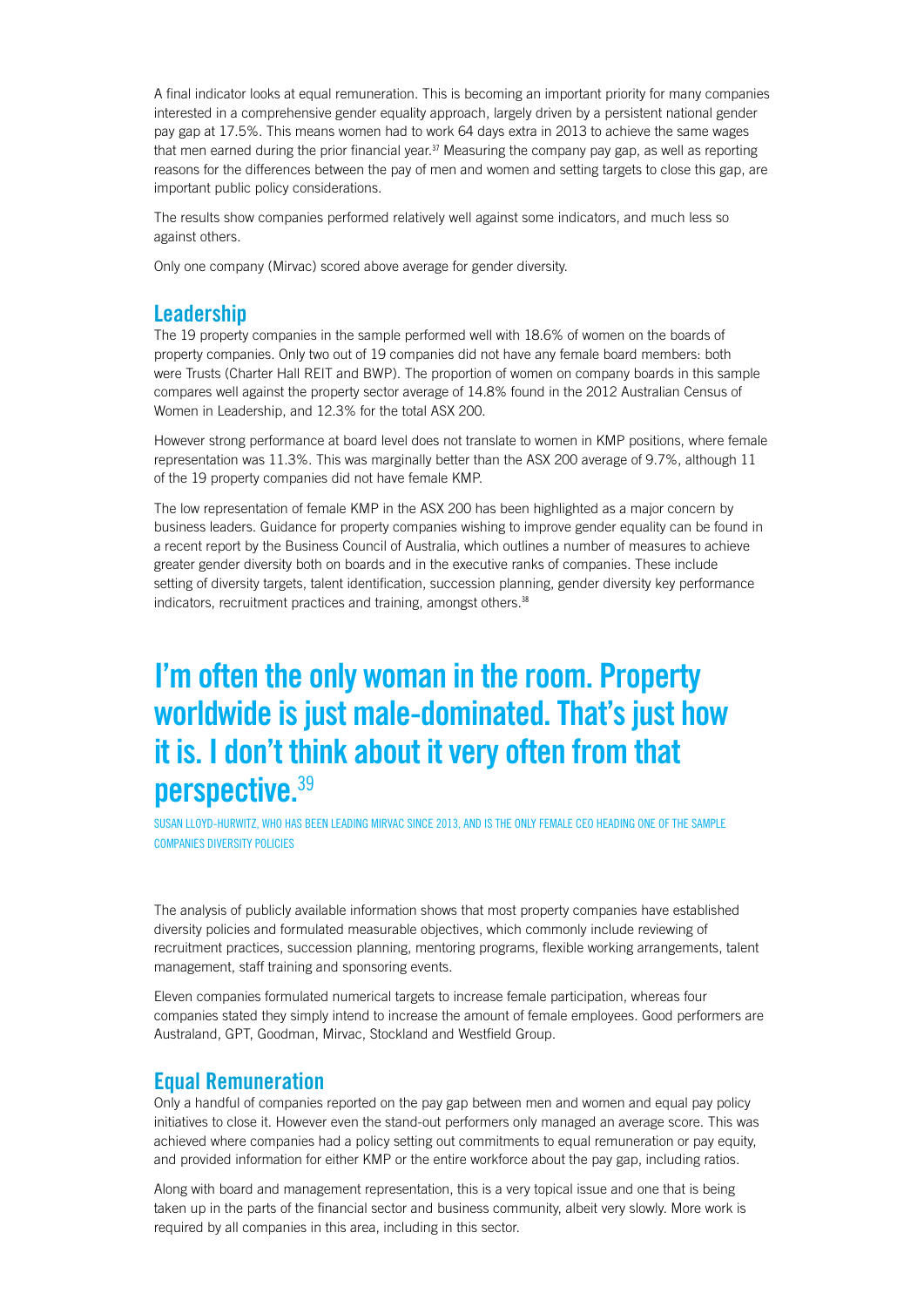# **3.5 COMMUNITY INVESTMENT**

There is often great interest in community investment practices of companies, not least by the growing number of non-government organisations and stakeholders that increasingly look to corporate donations 9.18% to help them deliver worthy programs and services to communities. Thus, reporting about community investment signals the interest and commitment of companies (their Boards and CEOs) to providing a certain level of social and community support.

In a 2012 report on the community investment initiatives of Australian corporations, Catalyst looked at how leading companies were contributing to communities. The report found a mere ten companies were responsible for investing approximately half a billion dollars towards a range of initiatives. This was equal to 0.66% of pre-tax profit for the majority of companies assessed. The research highlighted most companies undertake community investment initiatives without a robust framework or strategy to guide their approach and few take steps to measure the impact (or effectiveness) of their investment.<sup>40</sup>

In 2013 Catalyst further assessed community investment practices across a larger sample of 32 companies. The broader analysis found strong performance in community investment was concentrated amongst a very small number of companies.41 This also appeared to be the case in this property sector review.<br>
and the comparison of the comparison of the comparison of the comparison of the comparison of the comparison o

As with other sustainability indicators, the voluntary nature of community investment reporting can result in disclosures of companies differing substantially, both in the types of information given and where the information is located. This makes it difficult for those with an interest in this area to draw conclusions from information. The methodology used by Catalyst overcomes some of these limitations by analysing financial and other information based on commonly applied criteria of what constitutes investment. It is recommended however, that companies give greater attention to consistency in reporting community investment practices by making use of available benchmarking tools.

#### **The community investment indicators** 1.89%

As noted, the 19 property companies listed on the ASX 200 had a total market capitalisation of AU\$ 97.5 billion, contributing 7.1% of the total market capitalisation of the ASX 200.<sup>42</sup> These figures clearly indicate the wealth of the commercial property sector in Australia.

Despite this wealth and the continued strong growth of the property sector, few companies disclosed much relevant information about their community investment practices. However, there are some good performers in the sector, as shown below.

Two aspects of community investment were rated by Catalyst. These are the amount of community investment, and the strategy underpinning community investment. Each indicator has a number of components as outlined below.

Only three companies received an overall rating of average or above average (GPT Group, Charter Hall, Cromwell) while five companies received a below average rating (Dexus Property Group, Goodman Group, Mirvac Group, Stockland and Westfield Group). This below average score for these five companies does mask some strong performance in one of the indicators, coupled with poorer



% figure represents market capitalisation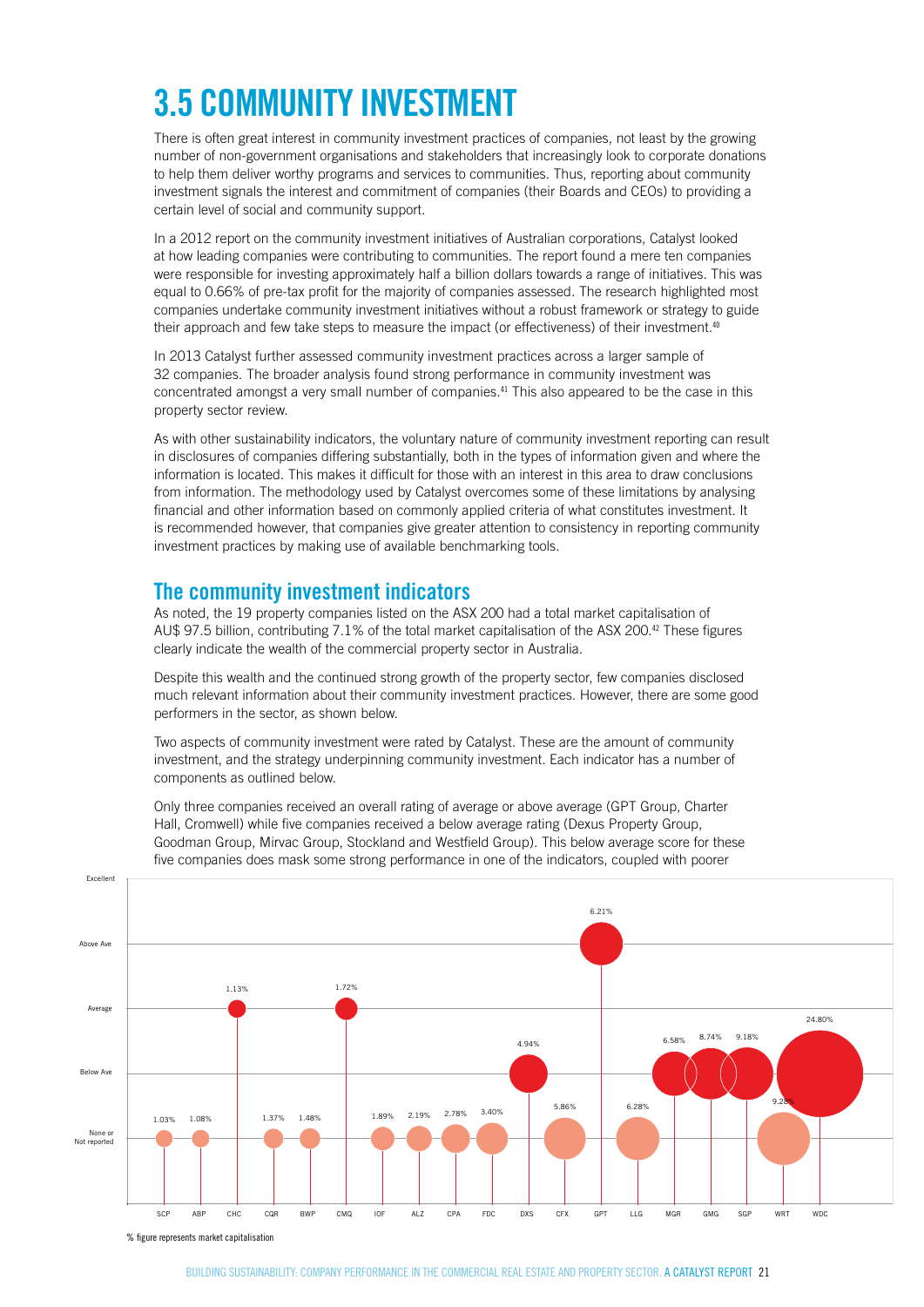performance in the other. For example, as shown below, Westfield Group rated above average for the amount of their investment but didn't report on strategy, while Stockland rated above average for strategy but didn't report an amount.

#### **Amount of community investment**

Six companies supplied details of the dollar value of their community investment, and collectively these companies contributed just over \$14 million in 2012. It is notable Westfield Group contributed 60% of the total dollar value. This was followed by GPT, which contributed 25% of the total dollar amount.

Catalyst does not rate companies for the dollar amount of contributions, as it is difficult to objectively account for differences in company size and other variables. Instead it looks at three factors:

- The total amount of investment relative to company profit for the same year
- The change in the amount of investment relative to profit from the previous year
- The change in the absolute amount of investment from the previous year.

Only two companies scored above average under this indicator: Westfield Group and Charter Hall Group. These two companies contributed between 0.6 and 0.9% of their pre-tax profit, and this constituted an increase relative to profit and in absolute terms on the previous year. Cromwell and GPT scored average. A further two companies were notable in providing information to rate their performance – Mirvac and Dexus. However, each rated below average due to their investment comprising less than 0.3% of pre-tax profit, or because it was a decrease in absolute or relative terms on the previous year. Two companies signalled they made donations, but did not provide enough information to be rated. These were Federation Centres and Charter Hall REIT. No other company provided information about the amount of their community investment.

Interestingly, the patchy approach to reporting the amount of community investment contrasts with the findings of the larger CSR Dashboard company sample. In the latter case companies more often reported the value of investment without providing enough context and detail on the strategic underpinnings of the programs. While few property companies reported the amount, several did address policies and strategies.

#### **Community investment strategy**

Strategies guiding community investment are important in enhancing the effectiveness of a company's approach, particularly as the dollar amounts may not give any indication of outcomes under a funded program.

This indicator reviewed four aspects of strategy:

- policies and guidelines that apply,
- the level of disclosure of focus areas and recipients (outlining where the funds go),
- policy and reporting about staff volunteering programs and
- whether steps were being taken to measure the impact of investment.

The findings on investment strategies are similar to those made about the amount of community investment: the majority of companies do not disclose relevant information for these areas. There was however some evidence of good practice across the sample.

Two companies rated above average: GPT Group and Stockland. Both these companies were noteworthy in having clear policy guidance and externally validated methodology to measure and evaluate the impact of their investment, while also receiving a high rating for staff volunteering. Following behind these two companies were Charter Hall Group, Dexus Property Group and Goodman Group, who rated average, and Australand Property Group, Cromwell Property Group, Lend Lease Group, Mirvac Group who rated below average,

Goodman Group and Charter Hall Group both also had clear evidence of an overarching policy guiding their community investment, similar to GPT Group and Stockland. Of these four companies however, only GPT Group actually made their policy public.

Besides GPT Group and Stockland, no other companies indicated attempts to measure the impact of their contributions, though a further two companies do have a standard process for measuring the inputs into their program: Mirvac through the application of the London Benchmarking Group approach, and Dexus through an internal system.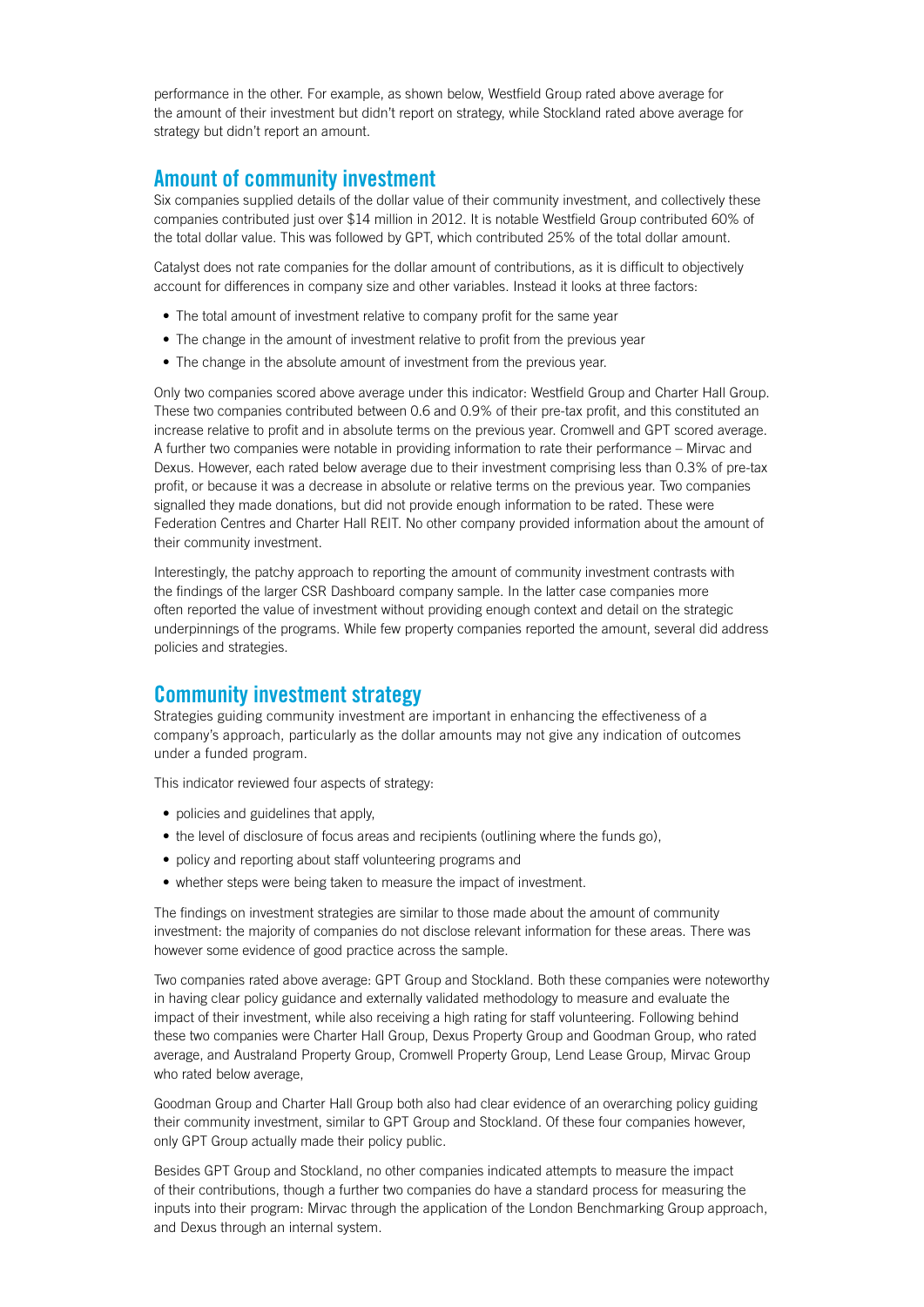A number of companies had a formal approach for volunteering, offering staff at least one day paid volunteering leave, including Charter Hall Group, Cromwell Property Group, Goodman Group, GPT Group, Mirvac and Stockland. Only GPT Group and Stockland had clear targets for increasing employee engagement in volunteering and reported extensively on hours volunteered.

No company in the sample reported clearly on the focus areas and recipients of their community investment program. While a number of companies clearly defined their focus areas, only Dexus provided a rationale for the selection of the areas and only GPT Group had clear criteria for selecting the recipients of their contributions, while Cromwell Property Group gives some indication of how some recipients are selected.

Of the ten companies who did not achieve a rating, four companies did provide some information on their community investment program, but not consistently enough to meet the criteria for this indicator. 3.40% While these four companies underperform, they do better than the six companies who did not provide any information at all. The four companies were: CFS Retail Property Trust, Chart Hall Retail REIT, Federation Centres and Westfield Group.

Given the large amount of funds Westfield Group donates, it was surprising to find no details of an over-arching strategy or policy to guide their approach. Apart from a general statement supporting volunteering, Westfield did not address how recipients and focus areas are selected, who received funds, and nor did they outline any steps taken to evaluate the effectiveness of their community contributions.

### **3.6 SUSTAINABILITY ENGAGEMENT**

The footprint of the property sector extends to it owning and managing physical assets where people live, work and shop. This should suggest a relatively sophisticated approach to stakeholder engagement, and a commitment to consult with tenants, consumers, residents and others in the community about issues that are important to these groups. However in the majority of cases this was hard to locate.

Catalyst also looked for evidence of engagement with sustainability tools, such as voluntary benchmarks and reporting systems to inform best practice approaches to social and environmental performance. Here the results were improved, but strong performance was far from widespread.

#### **The sustainability engagement indicators**

There are two indicators in the sustainability engagement topic. These cover:

- 1. Stakeholder engagement, looking for evidence of listed stakeholders, the engagement process and the approach taken by companies to responding to stakeholder concerns.
- 2. Sustainability Reporting, looking at the extent of company sign on to external voluntary benchmarking and reporting codes, including industry specific initiatives such as the GRESB and NABERS.

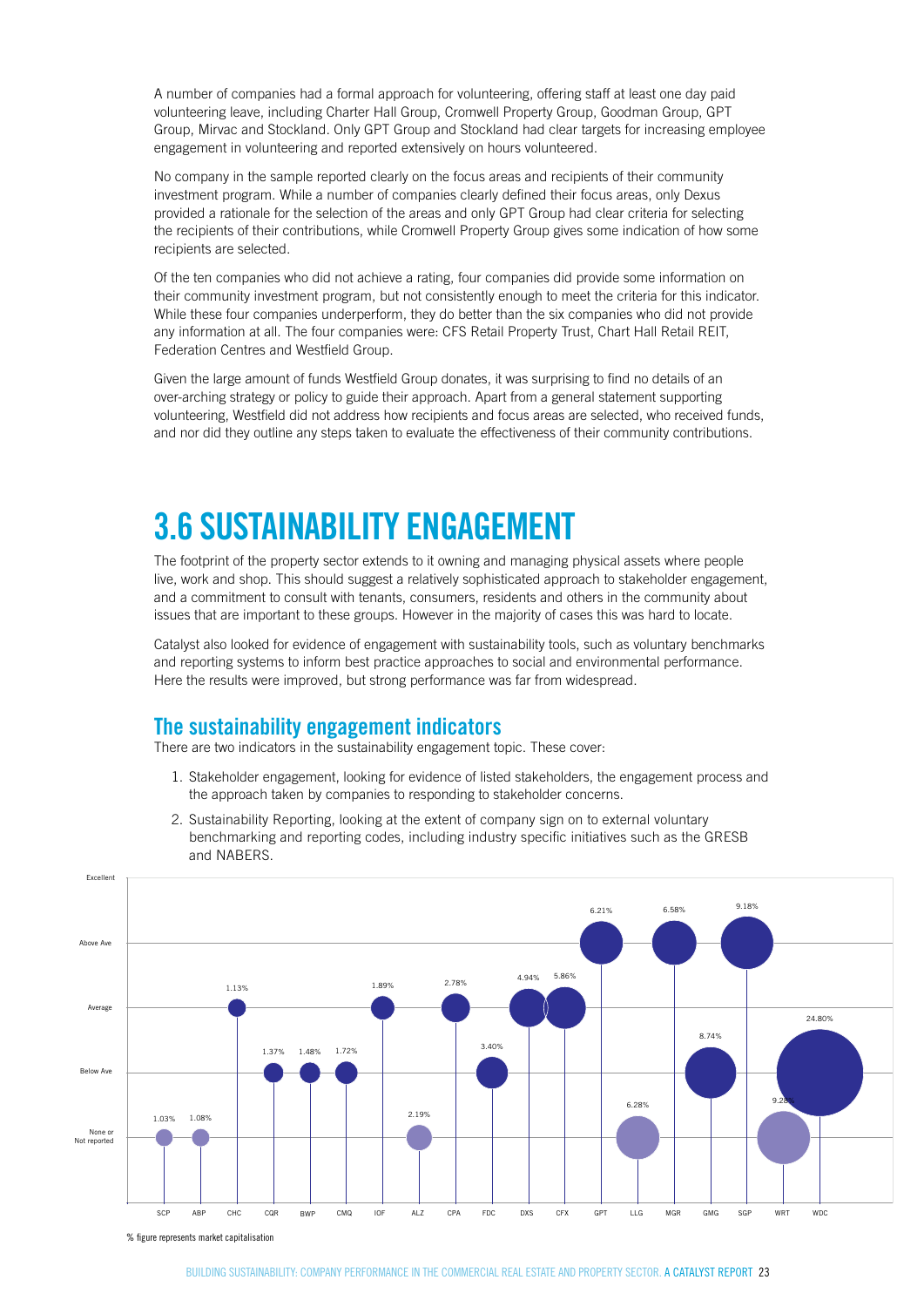#### **Stakeholder engagement**

Fifteen of the 19 companies reviewed provided basic to no information about their stakeholders or the processes they undertook to engage with community and other groups. One exception to this was Stockland, which scored above average. While only listing four groups as stakeholders, Stockland detailed how they engage, identify topics and respond to concerns. Three other companies scored average (Mirvac, GPT and CFS Retail Trust). These companies distinguish themselves by undertaking independently conducted surveys to engage with selected stakeholders, most commonly employees.

Notably no company listed trade unions as a relevant stakeholder, but several referenced employees, with a few providing details of employee engagement strategy, including through the measures outlined above.

#### **Sustainability reporting**

Few companies made widespread use of voluntary benchmarking and reporting tools, despite the availability of frameworks and associated reporting guidance, including real estate sector specific initiatives, although there were exceptions to this. Tools such as GRESB and NABERS were utilised by around half the sample, and ten companies reported to the Carbon Disclosure Project.

Twelve companies used, or claimed to have used, the GRI reporting framework. It needs to be noted that all but three of these companies did so in a very limited way, in most cases gaining 'C' level assurance, with part to no evidence of independent assurance. The exceptions to this were GPT, Mirvac and Stockland: the former two achieved A+ assurance, which in the case of Mirvac was independently assessed. Stockland remains industry leader in applying the new GRI4 framework, and having their report independently assessed by NetBalance.

Given the significance of the property sector to investors, the lack of a robust approach to applying key reporting tools such as the GRI is concerning. This is a clear area where investors should drive improvements in performance.

More encouraging was the signing on to voluntary benchmarking codes, such as the UN Principles for Responsible Investment (UN PRI), Dow Jones Sustainability Index (DJSI). While these codes have been criticised for their lack of binding content, company sign on can indicate a degree of commitment to applying leading global sustainability benchmarks. Five companies achieved an excellent score against this sub-indicator, having signed up to several voluntary codes. Most popular were the UN PRI, DJSI, FTSE4 Good and Investor Group on Climate Change (IGCC). Companies did not however provide details of how these tools and codes were operationalised throughout the business.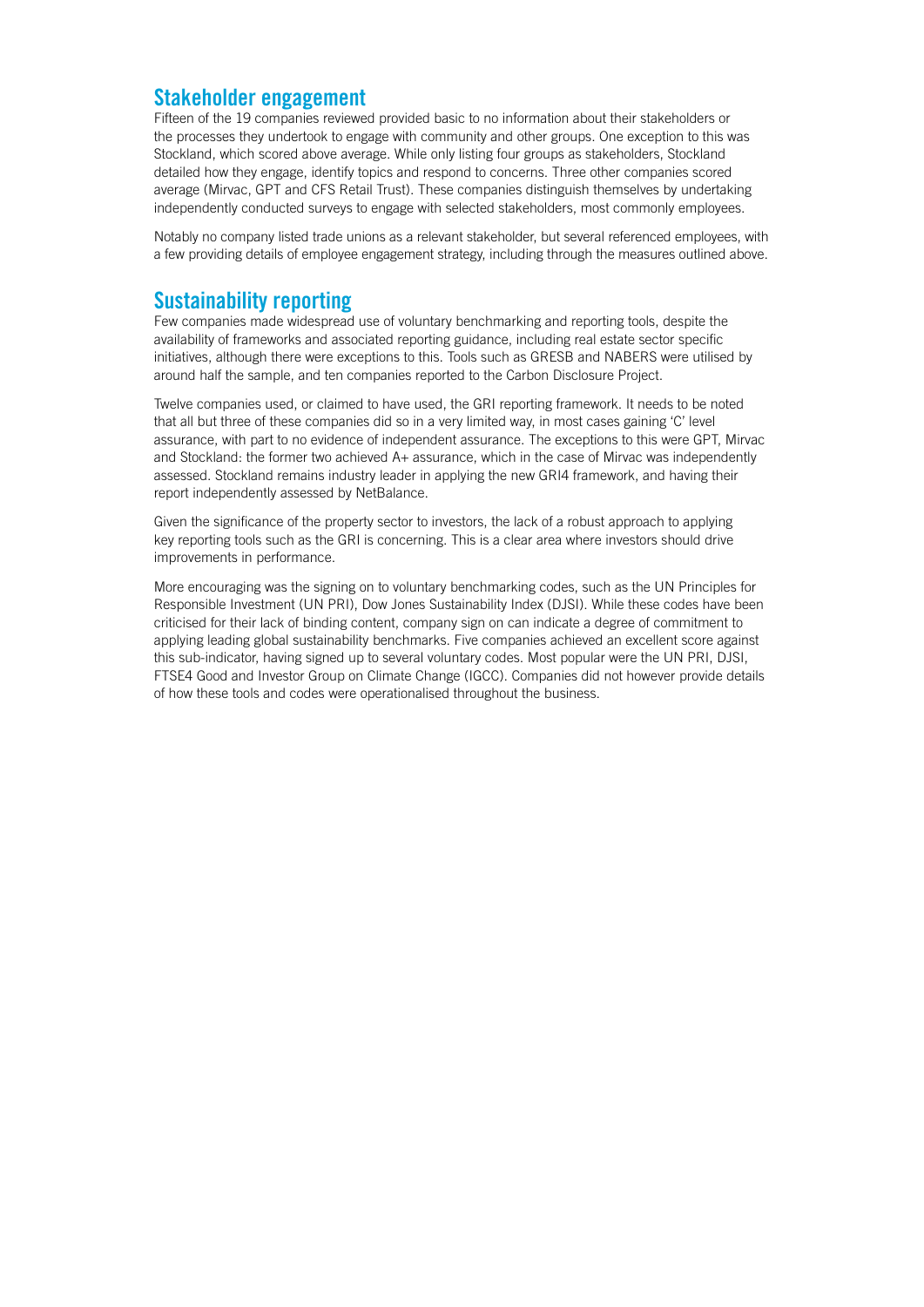# **4. OTHER FINDINGS**

### **4.1 MARKET CAPITALISATION AND REPORTING**

At first glance the data suggests that bigger companies are doing better than smaller companies when it comes to sustainability disclosures and performance. This assumption is backed by findings in a report by GRI Focal Point Australia and CPA Australia, which describes the strong and significant positive correlation between market capitalisation and the number of GRI disclosures.<sup>43</sup>

However a closer look by means of a Spearman's Rho correlation analysis, used to analyse the relation between market capitalisation and sustainability performance, only finds low positive correlation. The relation is shown not to be significant for any topic, even after WDC is excluded as an outlier due to the size of its market capitalisation. This indicates that size, in terms of market capitalisation, is not a satisfying explanatory factor regarding the performance of property companies against the sustainability indicators.

|                             | <b>Including WDC</b> | <b>Excluding WDC</b> | <b>Subsidiary</b> |
|-----------------------------|----------------------|----------------------|-------------------|
| <b>Gender Equality</b>      | 0.230                | 0.127                | $-0.775*$         |
| <b>Environment</b>          | 0.404                | 0.459                | $-0.114$          |
| Labour Standards            | 0.253                | 0.316                | $-0.398$          |
| Supply Chain                | 0.163                | 0.389                | $-0.097$          |
| Stakeholder Engagement      | 0.268                | 0.287                | $-0.062$          |
| <b>Community Investment</b> | 0.323                | 0.274                | $-0.630*$         |

\* correlation is significant at the 0.01 level

Magnitudes between 0.9 and 1.0 can be considered very highly correlated, between 0.7 and 0.9 are highly correlated, between 0.5 and 0.7 moderately correlated, between 0.3 and 0.5 have a low correlation and magnitudes less than 0.3 implies little if any correlation.

### **4.2 RELATIONSHIP BETWEEN PARENT AND SUBSIDIARIES**

The complex relationship of parent companies and their subsidiaries, as well as the relation between property companies with multiple ASX listings, resulted in unclear reporting boundaries on sustainability issues. While some parent companies report on ESG topics reasonably well at the group level, this information does not get broken down for the owned subsidiaries and associated smaller entities.

An analysis of the relation between sustainability performance and being a subsidiary company, or associated smaller entity, demonstrated that significant moderate to high correlation exists between being a subsidiary company and performance relating to gender equality and community investment. That is, being a subsidiary company is an important factor in explaining negative ratings in these topic areas. The relationship between being a subsidiary and performance concerning supply chains, labour standards, stakeholder engagement and the environment demonstrated little negative correlation.

Although in some cases group-level information can unambiguously be applicable to associated entities, for example in case of a diversity policy, solely referencing group-level information comes at the cost of detail. This is problematic when particular topics require more scrutiny, for instance when group-level information about carbon emissions is not broken down to the level of associated entities.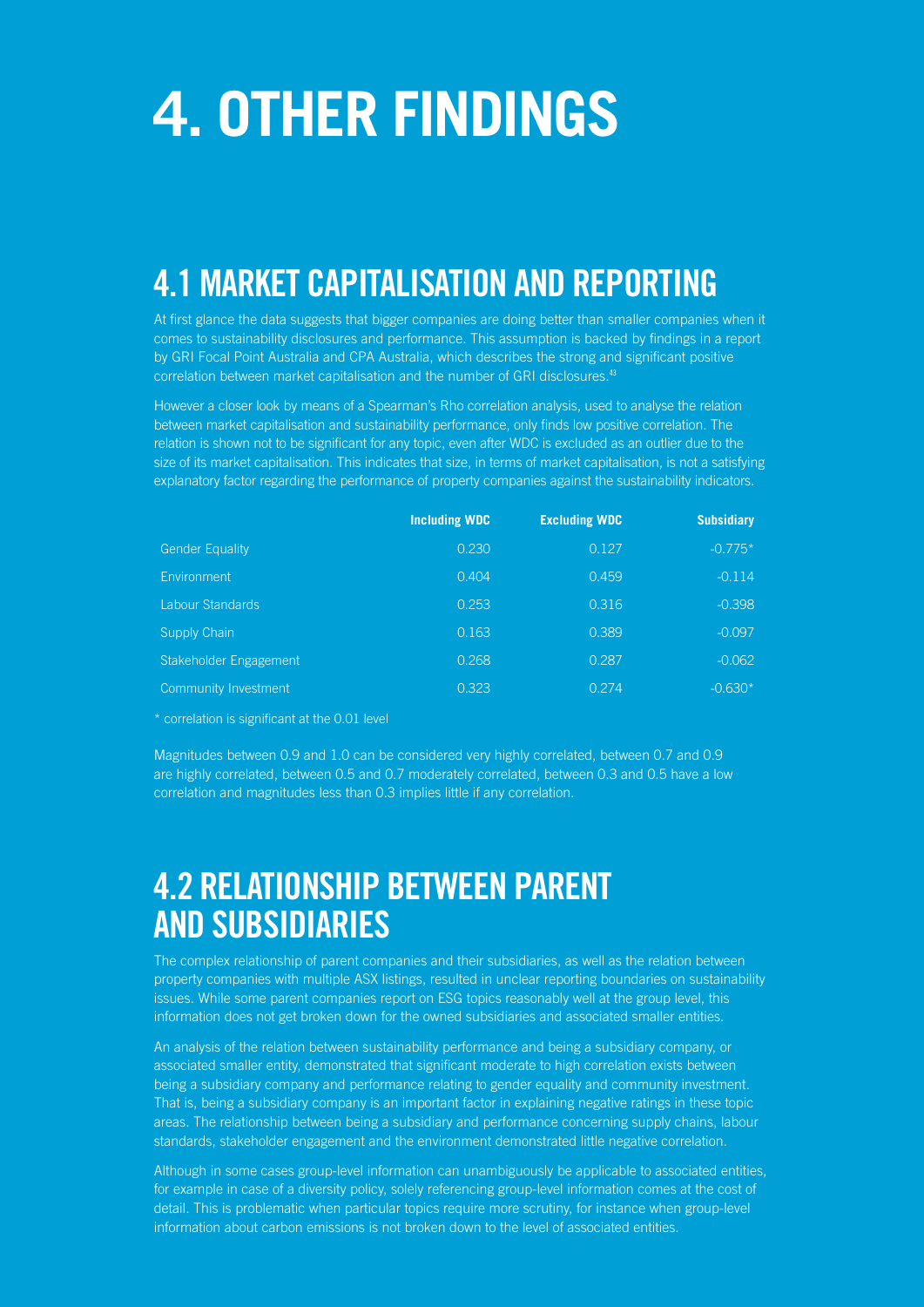In other cases subsidiary companies do not explicitly refer to group level information, nor do they report on ESG issues themselves. In these instances, the relationship between group-level information and associated entities becomes especially opaque, as it is entirely up to the beholder to determine to what extent group-level information is applicable to subsidiaries. These unclear boundaries of corporate sustainability disclosures represent a remarkable lack of transparency, considering subsidiary and associated companies are ASX listed entities, just like their parent companies, which results in having rights as well as obligations.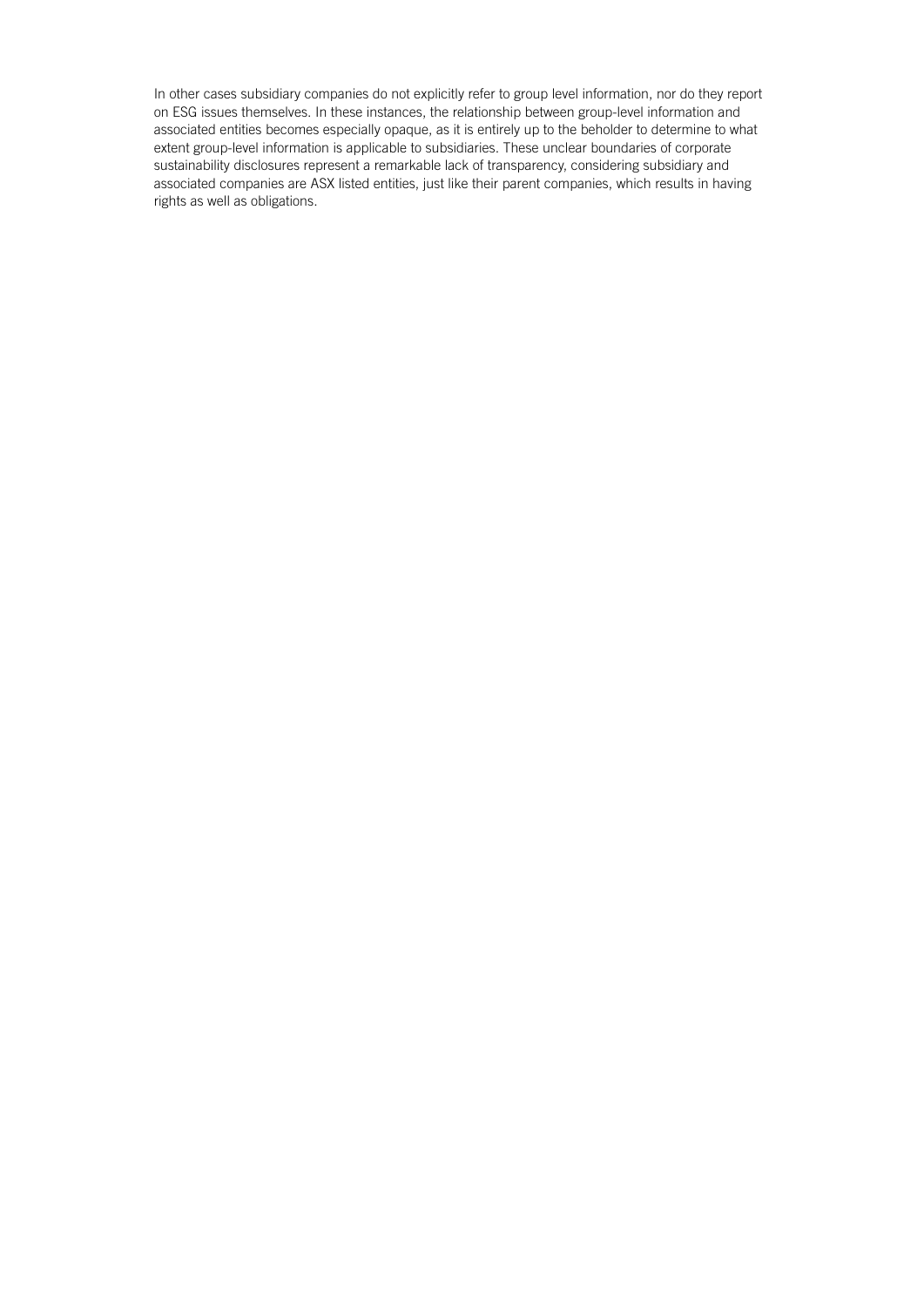- 1 http://www.asx200list.com/ Retrieved on 4 October 2013
- 2 The size of the core property investment market (office, retail and industrial) is AU\$280 billion of which approximately AU\$195 billion (70%) is owned by Australian Institutions. http://www.australiancentre.com.au/sites/default/files/NewsDocs/David%20Higgins%20-%20ACFS%20Report%201909132%20%28Final%29%20 %281%29.pdf
- 3 This figure relates to Real Estate Investment Trusts, discussed in the sector overview. See Ernst & Young (2013) Global Perspectives 2013 REIT report http://www. ey.com/Publication/vwLUAssets/Global\_perspectives\_2013\_REIT\_report/\$FILE/Global-perspectives-2013-REIT-report.pdf
- 4 The GRESB 2013 survey report is based on contributions from 543 property companies and funds from 46 countries world representing USD 1.6 trillion in gross asset value (GAV) and covering almost 49,000 assets. The report shows that of all participants in green building certification schemes globally, 55 per cent of have certified office assets in their portfolio, whereas 34 per cent have certified retail shopping centres. Certification is even less common within the industrial and residential sectors with only 25 per cent of benchmark participants with certified assets in these sectors. Global Real Estate Sustainability Benchmark (2013) GRESB Report http://gresb. com/content/2013-GRESB-Report.pdf Retrieved on November 11 2013
- 5 Catalyst has previously found companies tend to report well when requirements are mandated or well-understood, even when reporting does not reflect well on performance. See Catalyst (2013) CSR Dashboard: Sustainability Performance Overview www.catalyst.org.au
- 6 S&P/ASX (2011) Australian Indices Methodology http://www.spindices.com/documents/methodologies/methodology-sp-australian-indices.pdf
- http://www.asx200list.com/ Retrieved on 4 October 2013
- 8 Ernst & Young (2013) Global Perspectives 2013 REIT report http://www.ey.com/Publication/vwLUAssets/Global\_perspectives\_2013\_REIT\_report/\$FILE/Globalperspectives-2013-REIT-report.pdf
- 10 Stockland Group (2013) Stockland Investor Update and Strategy Review http://phx.corporate-ir.net/External. File?item=UGFyZW50SUQ9MTg1NDY4fENoaWxkSUQ9LTF8VHlwZT0z&t=1
- 11 Investor Network on Climate Risk (2013) LISTING STANDARDS PROPOSAL: Sustainability Disclosure Listing Standard for Global Stock Exchanges. http://www.ceres.org/ resources/reports/incr-listing-standards-drafting-committee-consultation-paper-proposed-sustainability-disclosure-listing-standard-for-global-stock-exchanges
- 12 Global Reporting Initiative Construction and Real Estate Sector Supplement. https://www.globalreporting.org/resourcelibrary/CRESS-Summary-Document.pdf 13 Australian Government Department of the Environment – National Targets. http://www.climatechange.gov.au/climate-change/greenhouse-gas-measurement-and-
- reporting/australias-emissions-projections/national
- 14 Climate Change Authority (2013). Reducing Australia's greenhouse gas emissions Targets and Progress Review Draft Report http://climatechangeauthority.gov.au/ Node/100
- 15 Council of Australian Governments (2012) National Strategy on Energy Efficiency http://ee.ret.gov.au/sites/default/files/documents/06\_2013/CBBS-Part-1.pdf
- 16 Australian Government Bureau of Resources and Energy Economics (2012) Australian Energy Update http://www.bree.gov.au/documents/publications/aes/ BRE0133EnergyUpdate2012.pdf
- 17 Council of Australian Governments (2012) National Strategy on Energy Efficiency http://ee.ret.gov.au/sites/default/files/documents/06\_2013/CBBS-Part-1.pdf
- 18 Council of Australian Governments (2012) National Strategy on Energy Efficiency http://ee.ret.gov.au/sites/default/files/documents/06\_2013/CBBS-Part-1.pdf
- 19 Beyond Zero Emissions (2013) Zero Carbon Australia: Buildings Plan, page 42 http://bze.org.au/download-zero-carbon-australia-building-plan Retrieved 15 November 2013
- 20 According to Jonathon Hills (CBRE) "In Australia the retail sector accounts for around 50 per cent of energy use in the commercial property sector and between 4 per cent– 5 per cent of the country's total GHG emissions. Studies have found that in terms of energy intensity, or energy used per square metre of floor space, the retail sector is one of the most energy intensive industries in Australia, only slightly behind food services and hospitals. The retail sector is therefore a crucial battleground in efforts to improve energy efficiency, reduce emissions and address the challenges posed by climate change". See 'Asia Pacific Lifts Retail Sustainability Game' (2012) http://www. thefifthestate.com.au/archives/41745/
- 21 Australian Government Bureau of Meteorology Living with Drought http://www.bom.gov.au/climate/drought/livedrought.shtml
- 22 Australian Bureau of Statistics (2010) 1370.0 Measures of Australia's Progress, 2010 http://www.abs.gov.au/ausstats/abs@.nsf/Lookup/by%20 Subject/1370.0~2010~Chapter~Water%20consumption%20(6.3.2)
- 23 Carbon Disclosure Project (2013) Global Water Report https://www.cdproject.net/CDPResults/CDP-Global-Water-Report-2013.pdf
- 24 Australian Government Department of the Environment, Water, Heritage and the Arts (2010) National Waste Report http://www.scew.gov.au/sites/www.scew.gov.au/files/ resources/020c2577-eac9-0494-493c-d1ce2b4442e5/files/wastemgt-nat-waste-report-final-20-fullreport-201005-0.pdf
- 25 Global Reporting Initiative Construction and Real Estate Sector Supplement. https://www.globalreporting.org/resourcelibrary/CRESS-Summary-Document.pdf
- 26 Global Real Estate Sustainability Benchmark (2013) GRESB Report http://gresb.com/content/2013-GRESB-Report.pdf
- 27 J.P. Morgan (2013) ESG Factors in the REIT Sector http://gresb.com/content/JP-Morgan-ESG-Factors-in-the-REIT-Sector.pdf
- 28 Cushman and Wakefield (2012) Global Trends in Real Estate Outsourcing http://annualreview.cushwake.com/downloads/03\_global\_trends\_RE.pdf
- 29 Global Real Estate Sustainability Benchmark (2013) GRESB Report http://gresb.com/content/2013-GRESB-Report.pdf
- 30 Audits of 1000 cleaning industry businesses nationally commence 2 July 2013 http://www.fairwork.gov.au/media-centre/media-releases/2013/07/pages/20130702 national-cleaning-campaign.aspx
- 31 Australian Council of Superannuation investors (2012) Labour Standards and Human Rights in Corporate Australia, http://www.acsi.org.au/images/stories/ ACSIDocuments/detailed\_research\_papers/11\_supply-chain\_labour\_and\_human\_rights\_research\_paper\_-\_final.pdf
- 32 ACSI (2012) op cit
- 33 Catalyst Australia (2013) Sustainability Performance: An Overview, http://www.catalyst.org.au/documents/CSR\_Dashboard/CSR\_Dashboard\_SUSTAINABILITY\_ PERFORMANCE\_SNAPSHOT.pdf
- 34 Australian Council of Trade Unions (2012) 'Lives on Hold: Report of the Independent Inquiry into Insecure Work 'http://www.actu.org.au/Images/Dynamic/ attachments/7626/Lives%20on%20Hold%20-%20Unlocking%20the%20potential%20of%20Australia%e2%80%99s%20workforce\_v2.pdf
- 35 Jones Lang LaSalle (2013) *Managing Risk: National work health and safety harmonisation.* and summary 'Organisations must manage their risk profile', 24 October 2013 http://www.joneslanglasalle.com.au/australia/en-au/news/593/organisations-must-manage-their-risk-profile See also WorkcoverNSW Duties of a Person conducting a business or undertaking http://www.workcover.nsw.gov.au/newlegislation2012/Employersandbusinesses/Pages/dutiesofapersonconductingabusinessorundertaking.aspx
- 36 Catalyst has discussed these results and the relationship between reporting and performance in two CSR Dashboard Snapshot papers: Sustainability Performance Overview (2013); and Gender Diversity (2013). Both are accessible at http://csr.catalyst.org.au/reports/2013-catalyst-csr-dashboard/
- 37 See http://www.wgea.gov.au/news-and-media/cost-being-female-64-extra-days-work
- 38 Business Council of Australia (2013) Increasing the Number of Women in Senior Executive Positions: Improving Recruitment, Selection and Retention Practices http://www.bca.com.au/publications/increasing-the-number-of-women-in-senior-executive-positions
- 39 Gray, J. and Chandler, A. (2013, November 8). Taking on the boys' club. *Australian Financial Review Boss Magazine*. Retrieved from http://www.afr.com/p/boss/mirvac\_ susan\_lloyd\_hurwitz\_takes\_Gj0RZNUi2giegz6Ero1OyH
- 40 Catalyst Australia (2012) What Gives? How companies invest in communities' http://www.catalyst.org.au/campaigns/full-disclosure/138-what-gives-how-companiesare-investing-in-communities
- 41 Catalyst Australia (2013) Community Investment Snaphot http://www.catalyst.org.au/documents/CSR\_Dashboard/CSR\_Dashboard\_COMMUNITY\_INVESTMENT\_ SNAPSHOT.pdf
- 42 http://www.asx200list.com/ Retrieved on 4 October 2013
- 43 GRI Focal Point Australia & CPA Australia (2013) Sustainability Reporting: Practices, performance and potential http://www.cpaaustralia.com.au/~/media/Corporate/ AllFiles/Document/professional-resources/sustainability/sustainability-reporting-practice-performance-potential.pdf